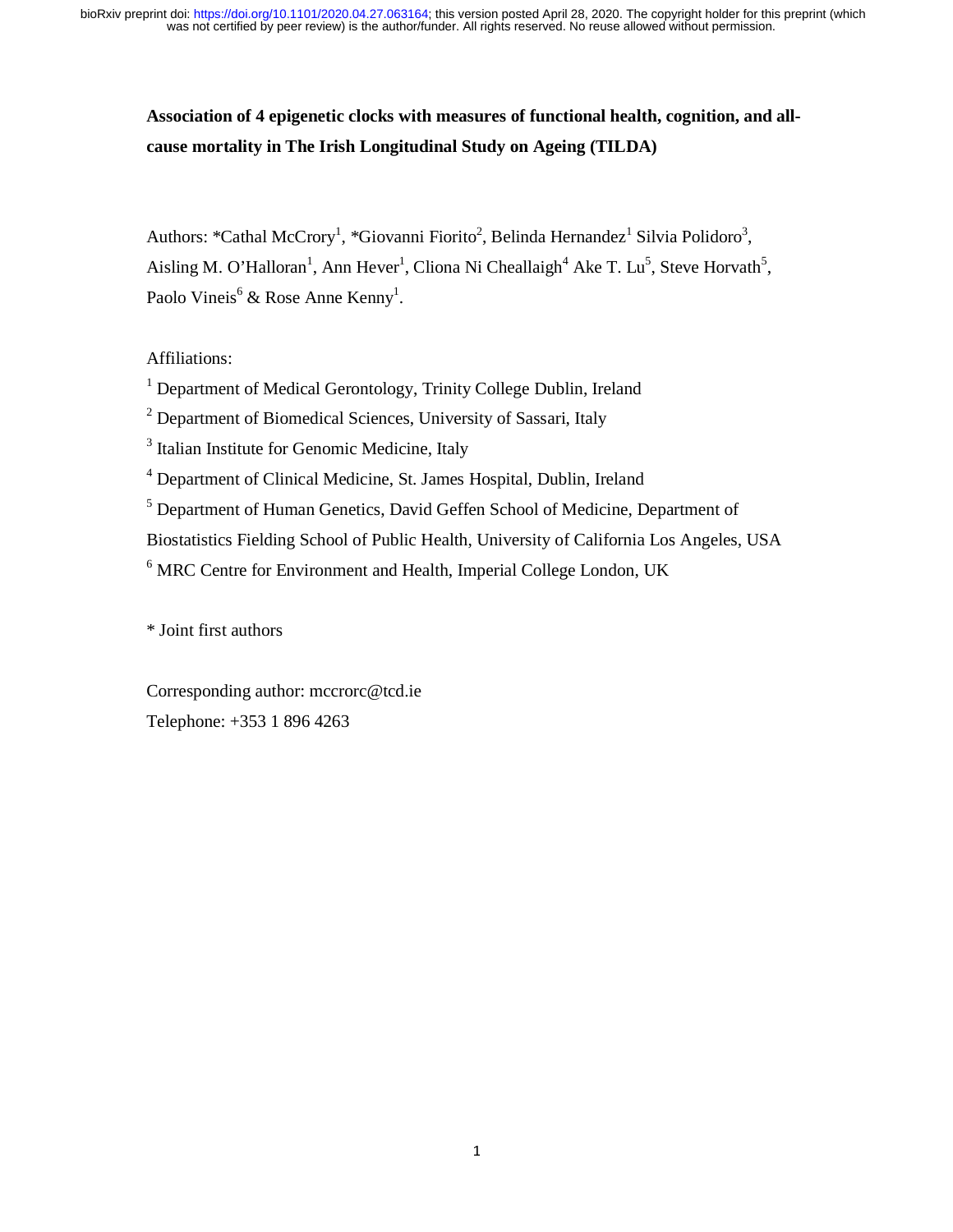# **ABSTRACT**

The aging process is characterized by the presence of high interindividual variation between individuals of the same chronical age prompting a search for biomarkers that capture this heterogeneity. The present study examines the associations of four epigenetic clocks - Horvath, Hannum, PhenoAge, GrimAge - with a wide range of clinical phenotypes, and with all-cause mortality at up to 10-year follow-up in a sample of 490 participants in the Irish Longitudinal Study on Ageing. Results indicate that the GrimAge clock represents a stepimprovement in the predictive utility of the epigenetic clocks for identifying age-related decline in an array of clinical phenotypes.

Keywords: epigenetic clocks; DNA methylation; health; cognition; all-cause mortality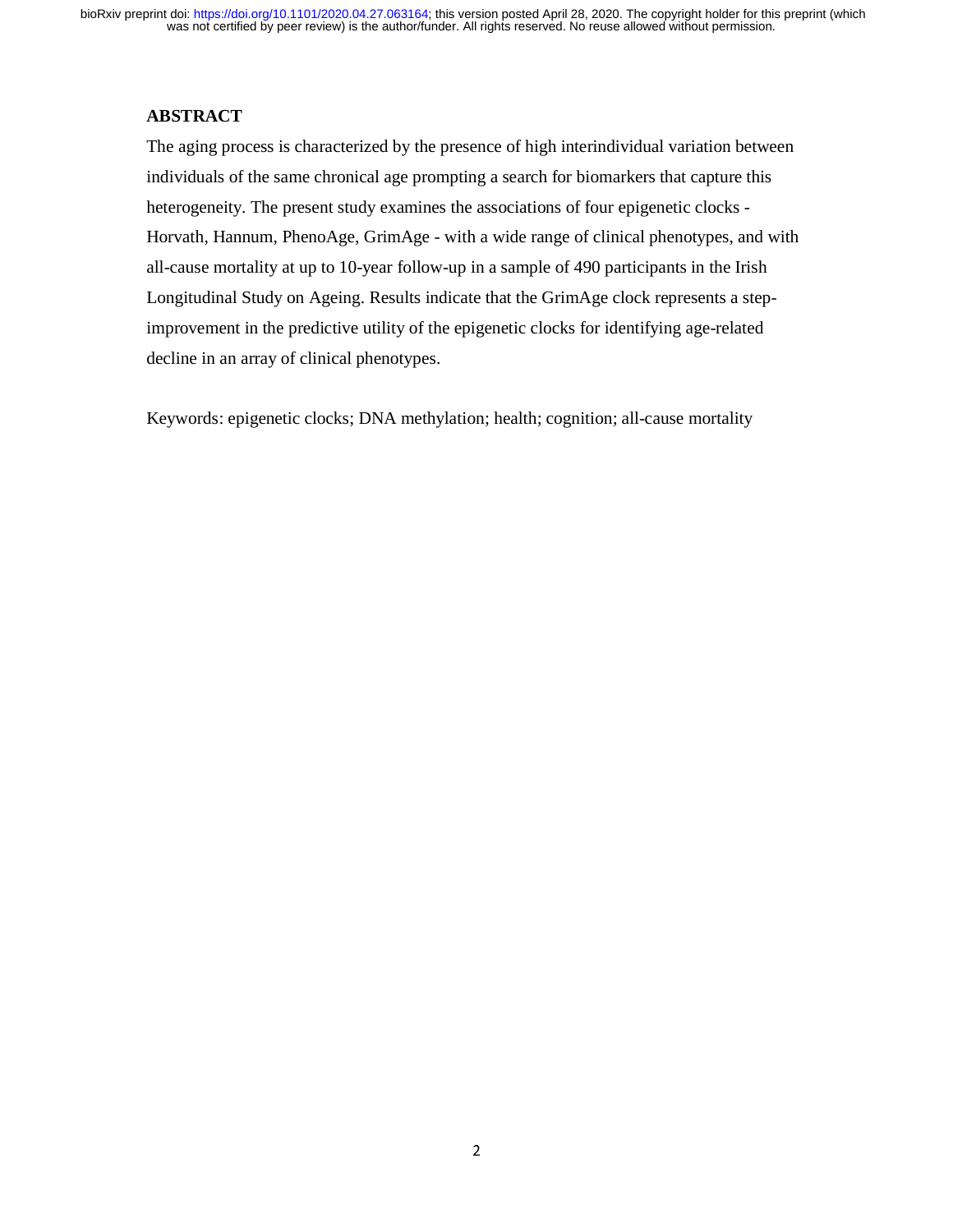was not certified by peer review) is the author/funder. All rights reserved. No reuse allowed without permission. bioRxiv preprint doi: [https://doi.org/10.1101/2020.04.27.063164;](https://doi.org/10.1101/2020.04.27.063164) this version posted April 28, 2020. The copyright holder for this preprint (which

#### **MAIN**

Individuals of the same calendar age exhibit marked divergence in their biological aging rate, indicating that the progression of time represents an incomplete account of the aging process  $<sup>1</sup>$ . This simple observation has spawned a search for biomarkers that are sensitive to</sup> individual differences in the pace of ageing. A number of candidate biomarkers have been mooted  $\alpha^2$ , but among these, the epigenetic clocks hold arguably the most promise as a sensitive biomarker of ageing. The development of the epigenetic clocks followed from the observation that patterns of DNA methylation - which refers to the addition or removal of methyl (-CH3) groups to Cytosine-phospho-Guanine (CpG) sites - change with age. The advent of DNA methylation microarray technology enabled the identification of the specific genomic locations of CpG sites that were differentially methylated according to age. The most commonly used of what is now referred to as the first-generation clocks are Hannum's <sup>3</sup> blood-specific clock, and Horvath's <sup>4</sup> pan-tissue clock, which are based on levels of DNA methylation at 71 and 353 CpG sites respectively. These clocks are highly correlated with chronological age ( $r=0.95$  in samples with a full age range)<sup>5</sup>, and the discrepancy resulting from the regression of DNA methylation age on calendar age - a putative measure of biological age acceleration - is associated with increased risk of all-cause mortality  $6,7$ . Hereinafter we refer to the age acceleration (AA) estimates derived from the epigenetic clocks with the suffix AA.

In a wide-ranging review describing the development and evolution of the epigenetic clocks, Horvath & Raj<sup>5</sup> acknowledged that the first-generation clocks exhibited only weak associations with clinical measures of physiological dysregulation such as blood pressure or glucose metabolism that anticipate hard disease end-points. Recently, Zhang et al. <sup>8</sup> have shown that, in principle, a near perfect predictor of calendar age can be estimated from DNA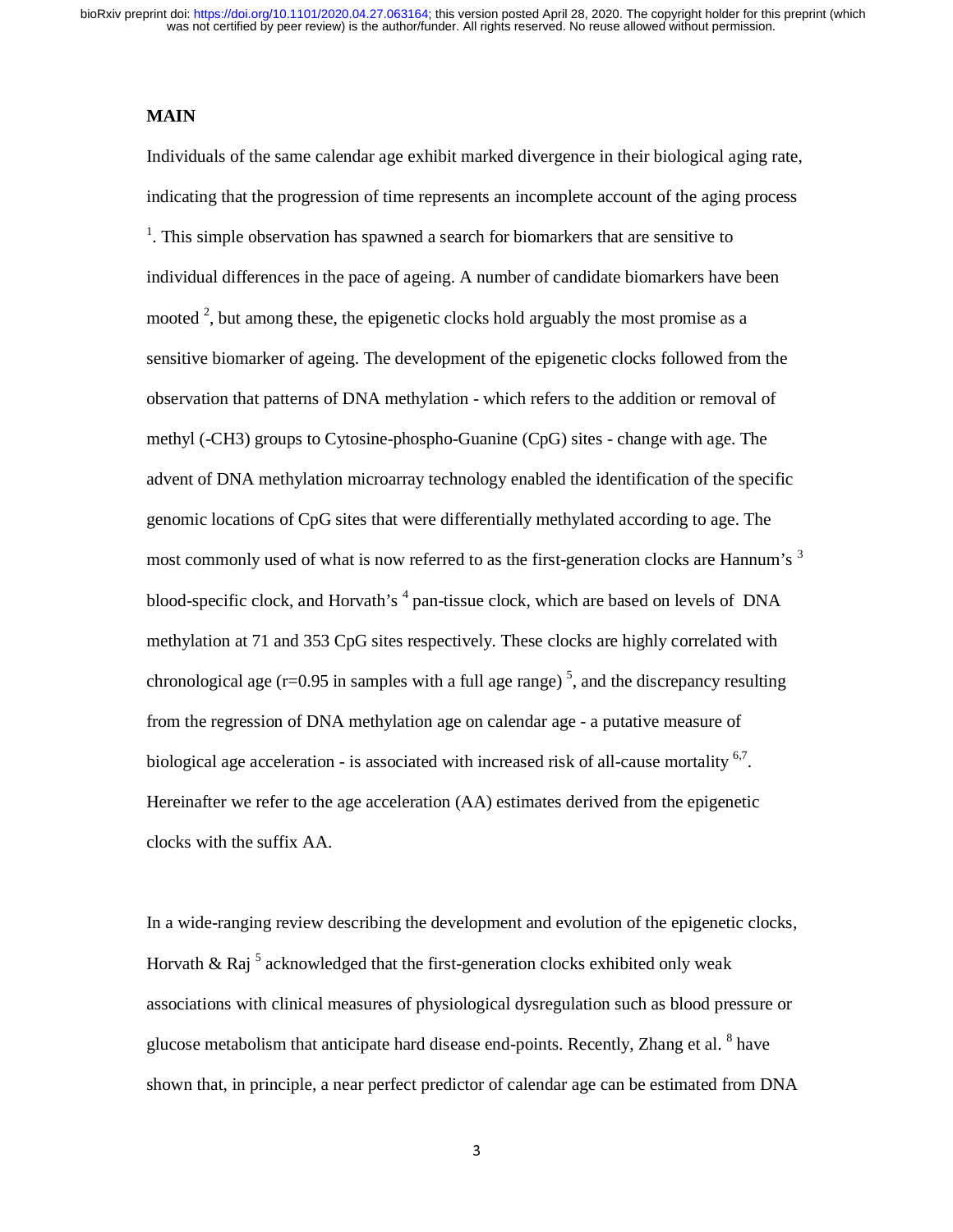methylation levels, but its association with mortality attenuates with increased accuracy in predicting calendar age; the logical corollary of which is that the training sets being used for deriving accurate biological age estimators require more for their calibration than simply calendar age. The second-generation clocks, PhenoAge  $^9$  and GrimAge  $^{10}$  were designed to overcome these limitations by including DNAm correlates of morbidity and mortality. The PhenoAge clock was developed using a two-stage approach. In the first stage, a weighted composite of 10 clinical characteristics (calendar age, albumin, creatinine, glucose, c-reactive protein, lymphocyte percentage, mean cell volume, red blood cell distribution weight, alkaline phosphatase and white blood cell count) was used to develop a phenotypic age estimator. In the second stage, the phenotypic age estimator was regressed on DNAm levels resulting in the identification of 513 CpG sites that exhibited marked differences in disease and mortality among individuals of the same calendar age. Initial validation work by Levine and colleagues confirmed that PhenoAgeAA outperformed the first generation-clocks in the prediction of many age-related diseases and lifespan. Lu and colleagues  $10$  adopted a slightly different strategy in the development of the latest clock – GrimAge. In the first stage, they identified DNAm based surrogates of 12 plasma proteins as well as smoking pack years. In the second stage, they regressed time-to-death due to all-cause mortality on the DNA methylation based-markers of plasma protein levels and smoking pack-years, identifying 1030 CpG sites that jointly predicted mortality risk.

Given the novelty of these measures the validation of the second-generation clocks has only really begun in earnest, but early studies suggest that they represent an important step forward in our ability to predict a range of important age-related health outcomes and lifespan. While not the primary focus of the paper, McCrory et al.<sup>11</sup> reported that PhenoAgeAA was associated with slower performance on the timed-up-and-go (TUG) task,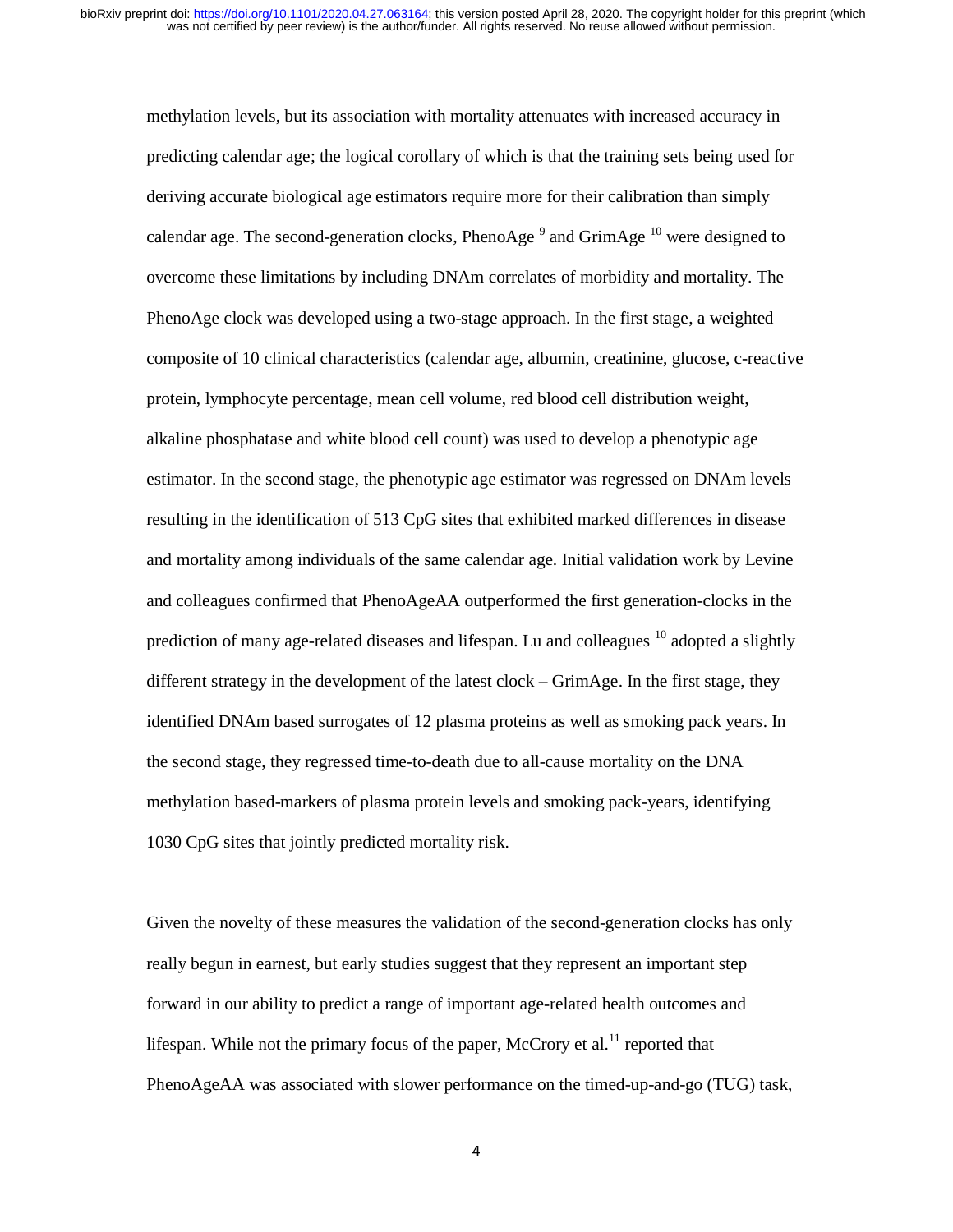and with higher risk of prefrailty/frailty, but not with activity limitations in a paper comparing the performance of allostatic load and the epigenetic clocks for advancing our understanding of how low socio-economic position gets biologically embedded. A separate paper by the same group <sup>12</sup> noted that PhenoAgeAA correlated 0.21 with allostatic load – a compositive measure of physiological dysregulation – while the correlation of HorvathAA and HannumAA with AL was close to zero in the overall sample, and higher for men compared with women.

Maddock et al. <sup>13</sup> examined associations of HorvathAA, HannumAA, PhenoAgeAA and GrimAgeAA with 3 measures of functional health (grip strength, chair-rise speed, and lung function) and two cognitive performance measures (word recall and mental speed) between the ages of 45-87 using data for 3 British cohorts: the 1946 National Survey of Health and Development (NSHD), 1958 National Child Development Study (NCDS), and Twins UK. They found that the first-generation clocks were not significantly associated with any of the 5 outcome measures in the meta-analysis of these cohorts, but that the second-generation clocks were. Specifically, PhenoAgeAA was associated with lower grip strength, worse lung function, and slower mental speed; while GrimAgeAA was associated with worse lung function, poorer word recall, and slower mental speed. Importantly, GrimAgeAA as assessed at baseline was associated with a faster rate of decline in grip strength and lung function between 53-69 years of age in the NSHD cohort.

In one of the most comprehensive investigations to date, Hillary  $\&$  collaborators  $^{14}$  present further evidence that the GrimAge clock exhibits remarkable promise as a biomarker of aging. Using data for some 709 individuals (mean age=73) participating in the 1936 Lothian Birth Cohort (LBC), they reported that GrimAgeAA was inversely associated with lung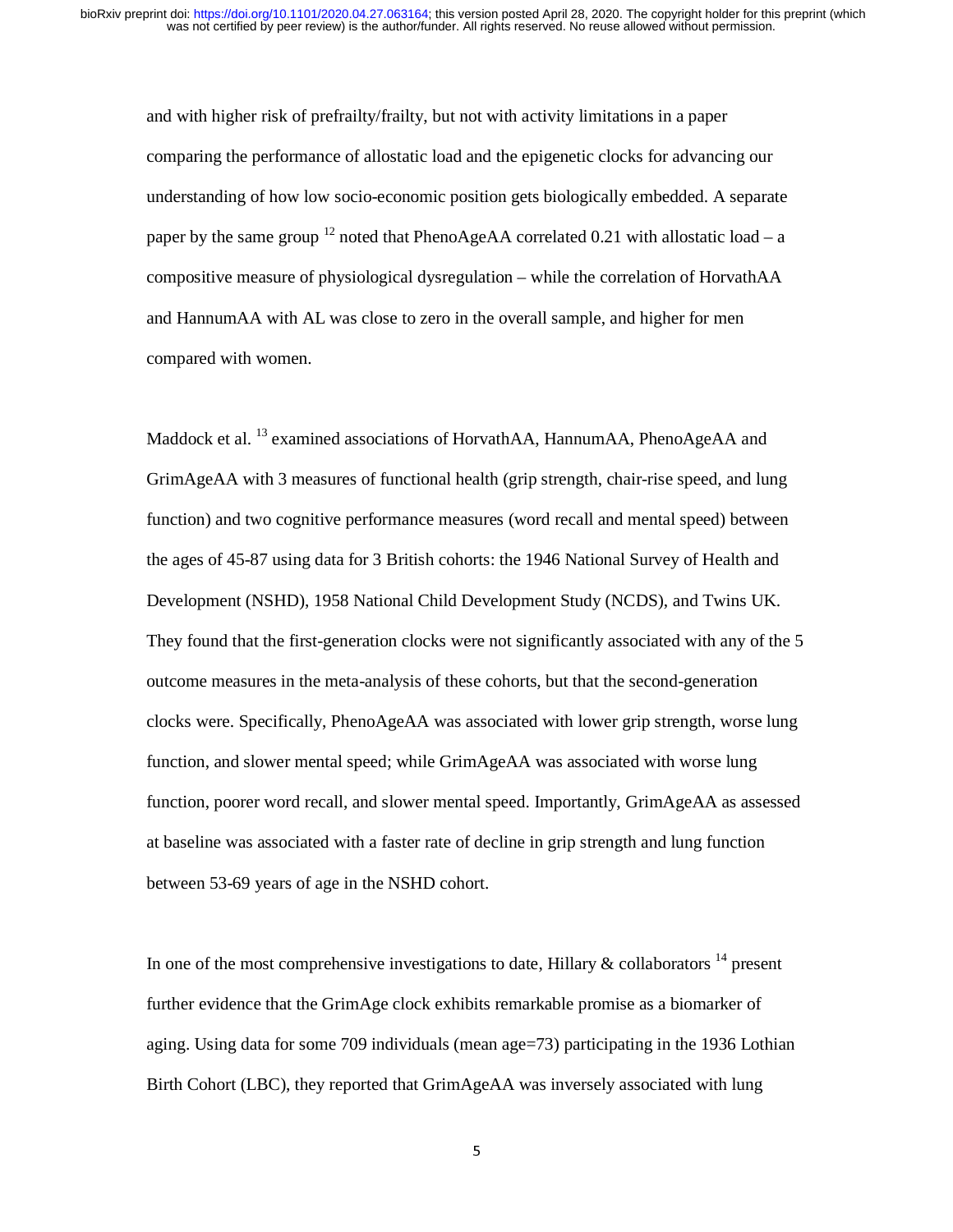function, levels of iron, LDL and total cholesterol; and positively associated with measured weight, body mass index, C-reactive protein, creatinine, and interleukin 6. GrimAgeAA was also found to be negatively associated with performance on a battery of cognitive ability measures including, choice reaction time, digit symbol-coding, symbol search, matrix reasoning, and general intelligence, decreased brain region volume, and increased white matter hyperintensities. It also predicted increased risk of all-cause mortality with an 81% increase in hazard per standard deviation increase in GrimAgeAA.

While the early findings do indeed seem to indicate that the second-generation clocks may be capturing important aspects of accelerated biological ageing, Dugue  $15$  in a recent critique of the epigenetic clocks cautioned that early studies generally report stronger associations than later studies and are more likely to be affected by publication bias. This study represents further evaluation of the new generation of clocks using a sub-sample of 490 participants to the Irish Longitudinal Study of Ageing (TILDA), a nationally representative study of community-dwelling older people in Ireland. A unique feature of TILDA in the context of the wider family of ageing studies worldwide is that all participants are invited to undergo a comprehensive clinical health assessment, including the collection of blood samples, so it has much deeper phenotyping of individuals than is typical in an epidemiological study. The assessment takes approximately 3 hours to complete and provides data for a comprehensive set of health and cognitive domains that are relevant to ageing. This novel study provides important new evidence concerning the relevance of the epigenetic clocks for clinical medicine by examining the utility of 4 epigenetic age acceleration indices – HorvathAA, HannumAA, PhenoAgeAA, and GrimAgeAA – for predicting functional decline, disability, co-morbidity, and cognitive impairment / dementia using a series of measures that are well validated in the clinical literature as markers of age-related decline including walking speed,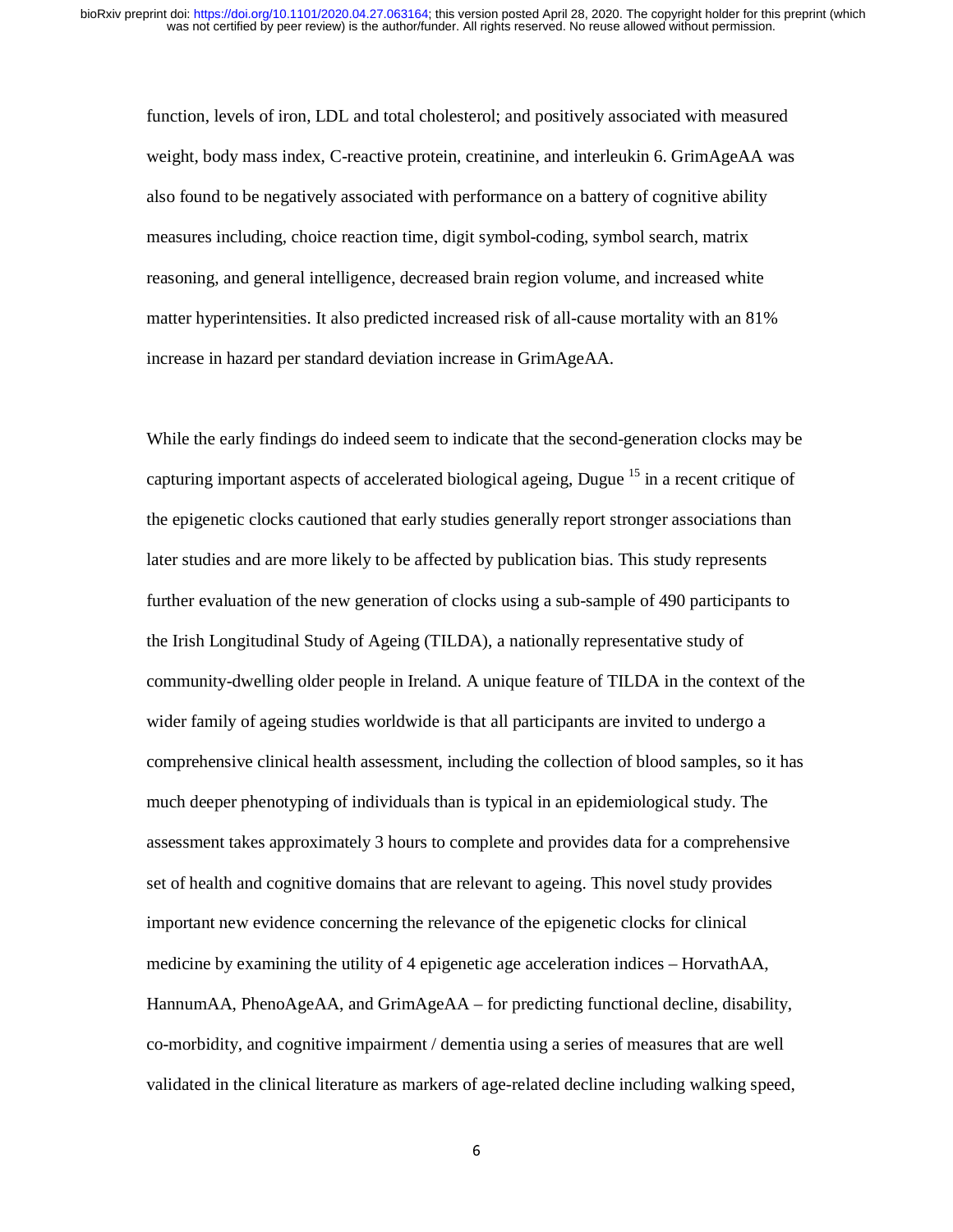grip strength, Fried frailty, polypharmacy, the Montreal Cognitive Assessment (MOCA) and the Mini-Mental State Exam (MMSE). We also examine the utility of epigenetic AA for predicting time to event due to all-cause mortality at up to 10-year follow-up.

### **RESULTS**

Figure 1 depicts the functional form of change in each of the dependent variables according to age and sex using the full TILDA sample, demonstrating clearly that our various outcome measures are highly sensitive to age-related decline. It shows that walking speed and grip strength decline steadily with age, and that Fried frailty scores increase with age, as does the prevalence of polypharmacy. Likewise, the number of errors on the Montreal Cognitive Assessment, Mini-Mental State Exam (MMSE) and Sustained Attention Reaction Time task increases sharply with age, as does performance on the Choice Reaction Time (CRT) task. Normative values and age gradients for many of these measures derived using the TILDA dataset have been published elsewhere  $16$ . Table 1 describes the characteristics of the sample and reports mean scores (SD) as well as the range for each of the functional health and cognitive performance measures. The mean age of the sample was 62.2 and 50.2% were female. The magnitude of the Pearson intercorrelations between HorvathAA, HannumAA, and PhenoAgeAA for the TILDA epigenetic sample have been previously reported in  $^{12}$  so we report only the correlations of GrimAgeAA with the other 3 epigenetic AA measures. The correlation of GrimAgeAA with HorvathAA ( $r = -0.02$ ) and HannumAA ( $r = 0.00$ ) was negligible, although it was modestly correlated with PhenoAgeAA ( $r = 0.40$ ).

Figure 2 shows the change in each of the clinical health and cognitive performance measures associated with a one-year increase in epigenetic AA according to each of the four clocks while adjusting for calendar age and sex in the minimally adjusted models (model 1), and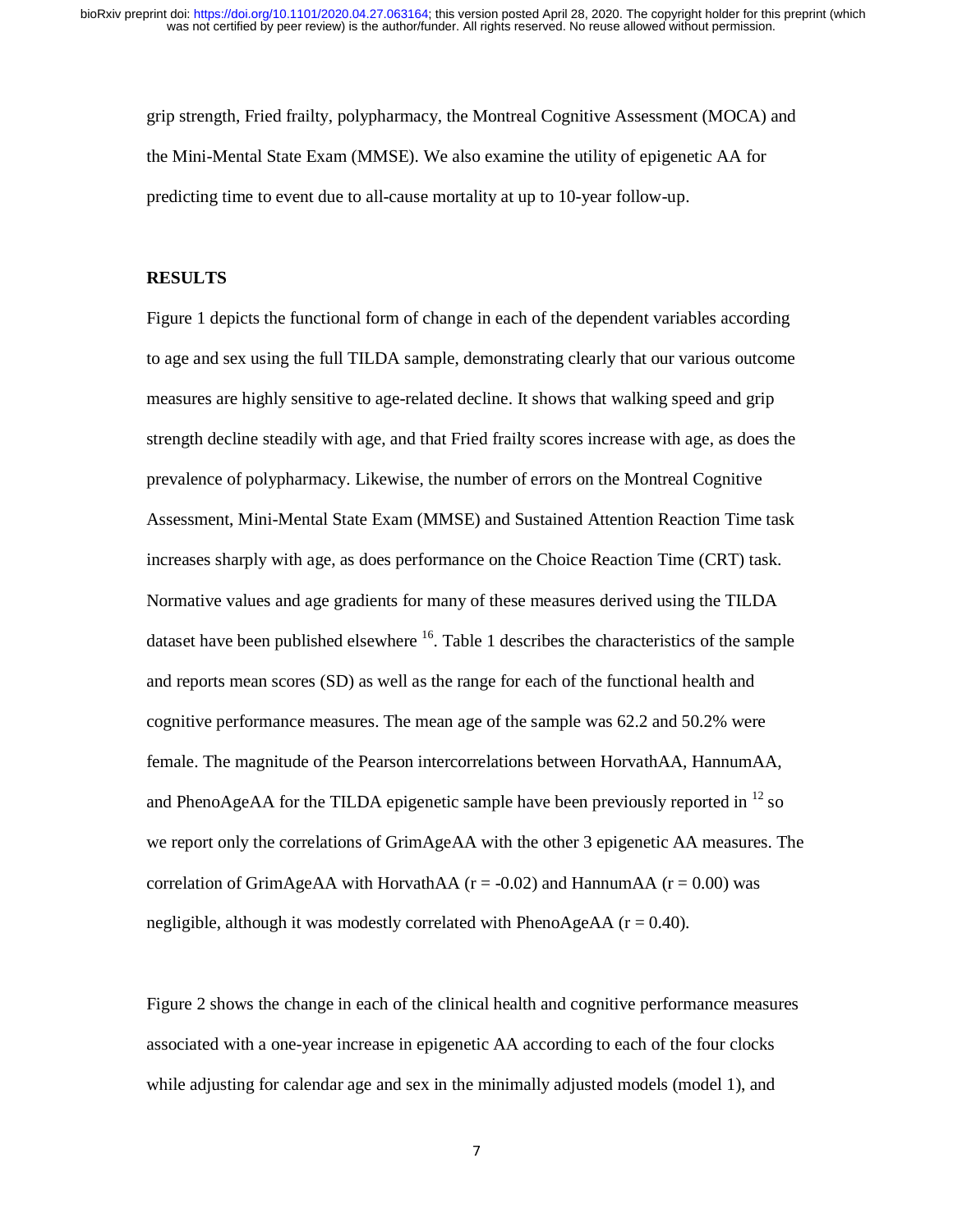additionally for life course socio-economic characteristics, smoking, hazardous levels of alcohol consumption, physical activity levels, and body mass index (BMI) in the fully adjusted models (model 2). The unstandardized beta coefficients (B), odds ratios (OR), and incident rate ratios (IRR) and associated 95% confidence intervals are reported in Table 2. There was only one significant association of the first-generation clocks with any of the outcome measures under investigation. HorvathAA was associated with higher grip strength in both the minimally and full multivariable adjusted models.

PhenoAgeAA was associated with 4/8 physical and cognitive outcomes in the minimally adjusted models including, slower walking speed  $(B = -0.50, 95\% \text{ CI} = -0.88, -0.13; \text{p} = 0.009)$ , higher Fried frailty (IRR = 1.03, 95% CI = 1.00, 1.06; p=0.030), MOCA errors (IRR = 1.02, 95% CI = 1.01, 1.04; p=0.012), and MMSE errors (IRR =1.03, 95% CI = 1.01, 1.05; p=0.009), but none of these associations survived multivariable adjustment. GrimAgeAA was associated with 7/8 physical and cognitive health outcomes in the minimally adjusted models: slower walking speed (B= -1.06, 95% CI = -1.49, -0.64; p<0.001), increased polypharmacy  $(OR = 1.10, 95\% \text{ CI} = 1.04, 1.16; \text{p} < 0.001)$ , higher Fried frailty score (IRR = 1.07, 95% CI = 1.03, 1.10; p<0.001), MOCA errors (IRR = 1.02, 95% CI = 1.01, 1.04; p<0.001), MMSE errors (IRR = 1.04, 95% CI = 1.02, 1.07; p=0.002), SART errors (IRR=1.04, 95% CI = 1.02, 1.07; p<0.001), log CRT\*100 (B=0.048, 95% CI = 0.05, 0.91; p=0.030); and continued to be associated with 3/8 outcomes (walking speed, frailty score and polypharmacy) in the full multivariable adjusted models.

Table 3 (model 1) shows that a one year increase in GrimAgeAA was associated with a 18% increase (95% CI = 1.09, 1.28; p<0.001) in the hazard of all-cause mortality at up to 10-year follow-up, and these estimates were only marginally affected when adjusted for socio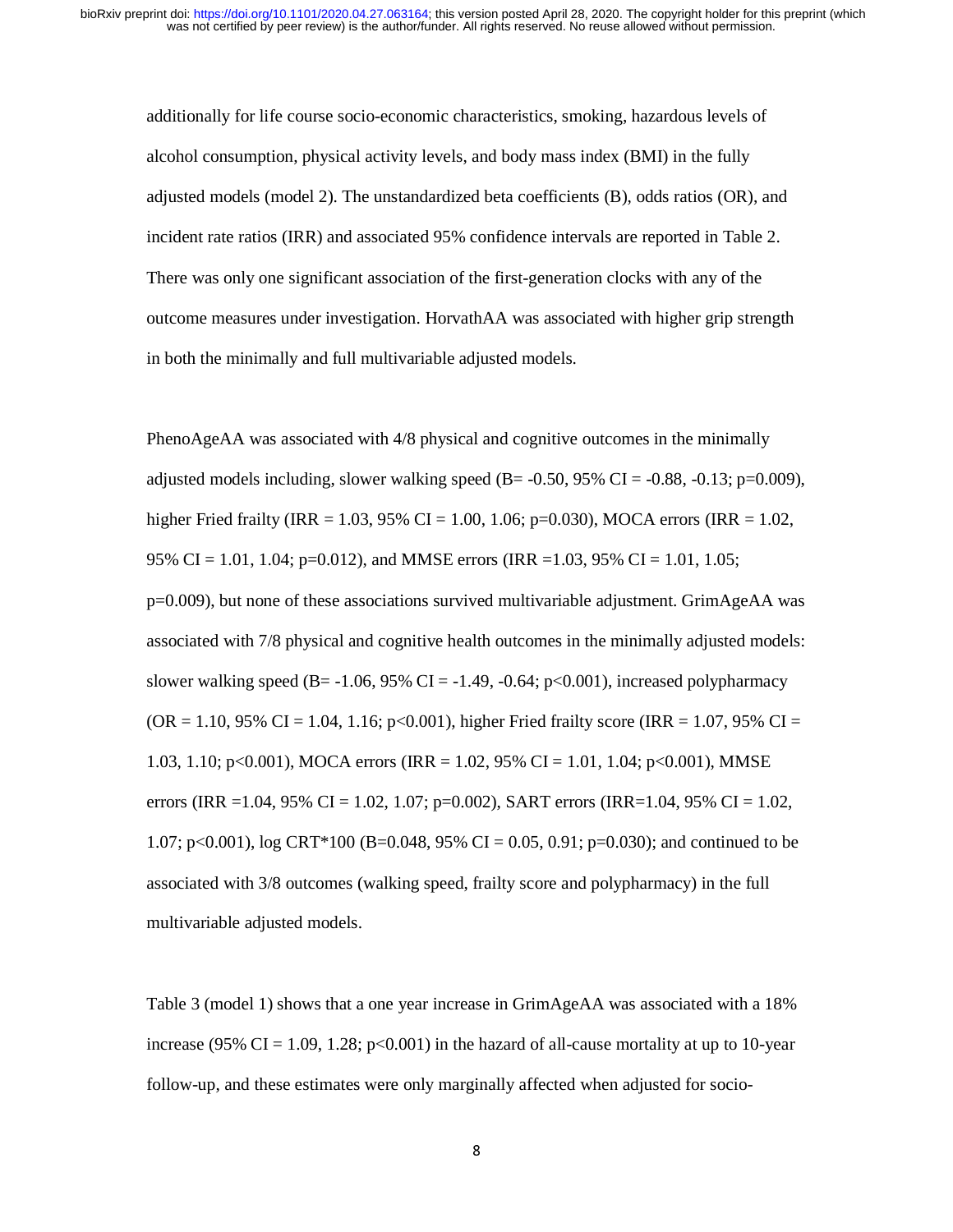economic characteristics and lifestyle factors (HR=1.16, 95% CI=1.05, 1.29; p=0.004) (Table 1, model 2). None of the other epigenetic AA measures significantly predicted mortality.

#### *Sensitivity check*

As described in the methods section, we calculated the so called intrinsic epigenetic AA for use in the analysis. As a sensitivity check on our results, we also estimated the relationship between cell extrinsic epigenetic AA (i.e. adjusted for calendar age but not white blood cell percentages) and the various outcomes measures under investigation (Supplementary Table 1). In general, results were consistent with what we found for cell intrinsic epigenetic AA so here we discuss only the differences. PhenoAgeAA was now additionally associated with polypharmacy (OR=  $1.06$ , 95% CI =  $1.01$ ,  $1.11$ ; p=0.024), and GrimAgeAA was now additionally associated with lower grip strength  $(B=-0.14, 95\% \text{ CI}=-0.25, -0.02; \text{p}=\text{0.019})$ in the minimally adjusted, but not the full multivariable adjusted models. Adjusting for socioeconomic characteristics and other lifestyle factors, PhenoAgeAA was associated with 1/8 physical health and cognitive outcomes (i.e. MMSE errors) while GrimAgeAA remained associated with 4/8 outcomes (i.e. slower walking speed, polypharmacy, Fried frailty score, MOCA errors).

#### **DISCUSSION**

This study compared the utility of the so-called first and second-generation epigenetic clocks for predicting functional health, cognitive / neuropsychological performance, and all-cause mortality in a sub-sample of TILDA participants confirming that the new GrimAge clock represents a strong marker of premature ageing with huge implications for clinical medicine. The results of this study confirm Horvath and Raj's  $<sup>5</sup>$  previous observation that the first-</sup> generation clocks are not sensitive predictors of age-related decline in clinical health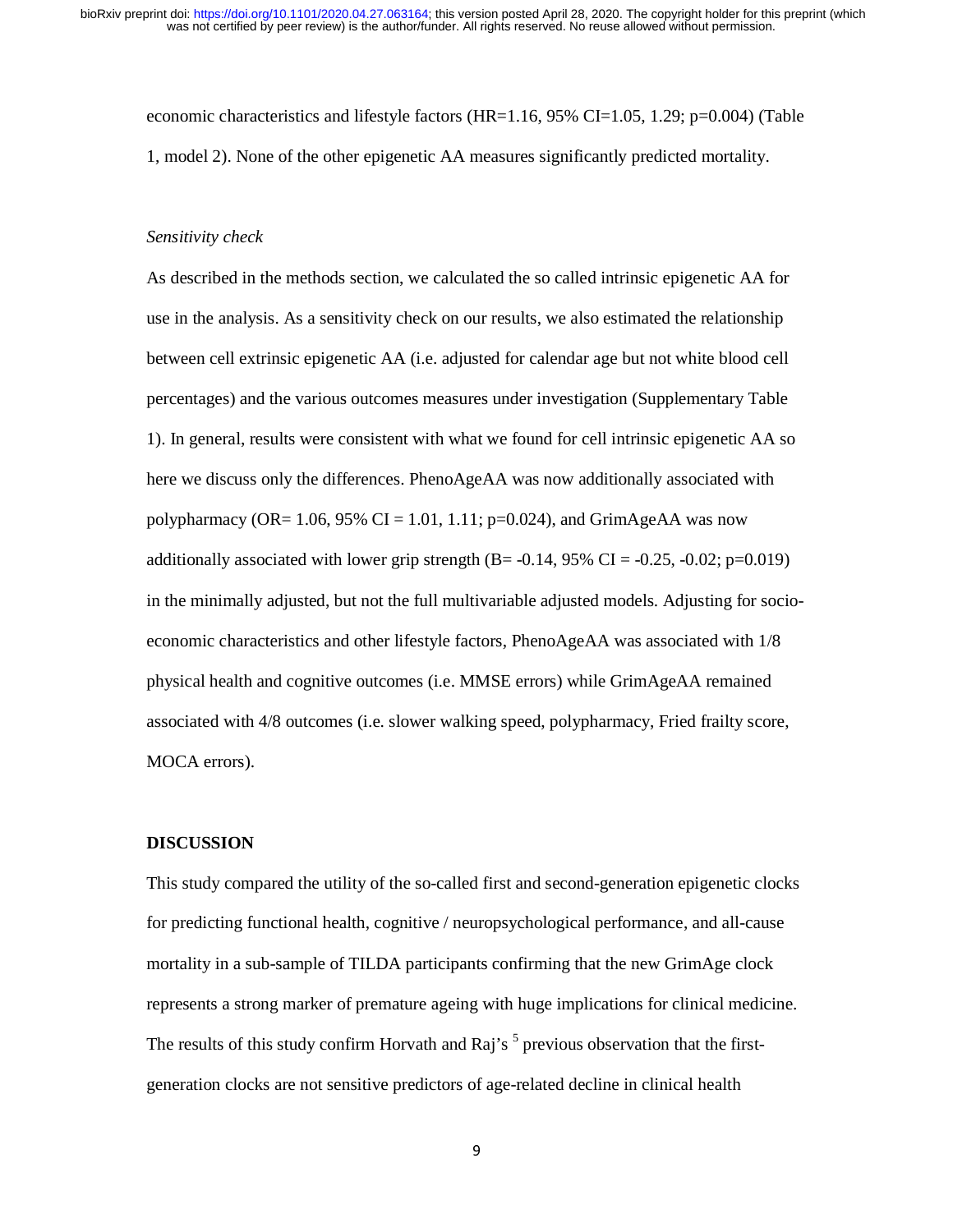measures. Few of the associations were significant, and even among those that were, the observed relationships were in the opposite direction to what one would hypothesise. A oneyear increase in HorvathAA was paradoxically associated with higher grip strength, which may be a chance finding given the number of comparisons performed. The mostly null associations for the first-generation clocks are consistent with the results obtained by Maddock et al.  $^{13}$  in a recent study involving the British cohort studies.

The second-generation clocks by contrast markedly outperformed the first-generation clocks in the prediction of many functional health and cognitive performance measures, and GrimAgeAA estimated risks were about twice those estimated for PhenoAgeAA. PhenoAgeAA was associated with slower walking speed, higher Fried frailty, MOCA errors and MMSE errors, but these relationships no longer held when adjusted for socio-economic characteristics and other lifestyle-related factors. GrimAgeAA by contrast was associated with all outcome variables under investigation, except grip strength, and continued to be associated with four of them (walking speed, polypharmacy, Fried frailty score, and all-cause mortality) even in the full multivariable adjusted models; a finding which implies that the GrimAge clock is tapping variation in the pace of ageing that is not simply due to socioeconomic position (SEP) and other lifestyle-related factors. This is despite the fact that GrimAgeAA is more strongly associated with SEP than the other 3 clocks. McCrory et al.<sup>11</sup> have previously shown that HorvathAA, HannumAA, and PhenoAgeAA are not strongly related to socio-economic characteristics in the TILDA epigenetic sample, but in this study, having a stable low SEP across the life course (i.e. low childhood social class / low adulthood social class) was associated with 2.42 years (95% CI = 1.36, 3.49; p<0.001) of epigenetic AA according to the GrimAge clock compared with those who were stable high (i.e. high childhood social class / high adulthood social class) in SEP. Being a current smoker was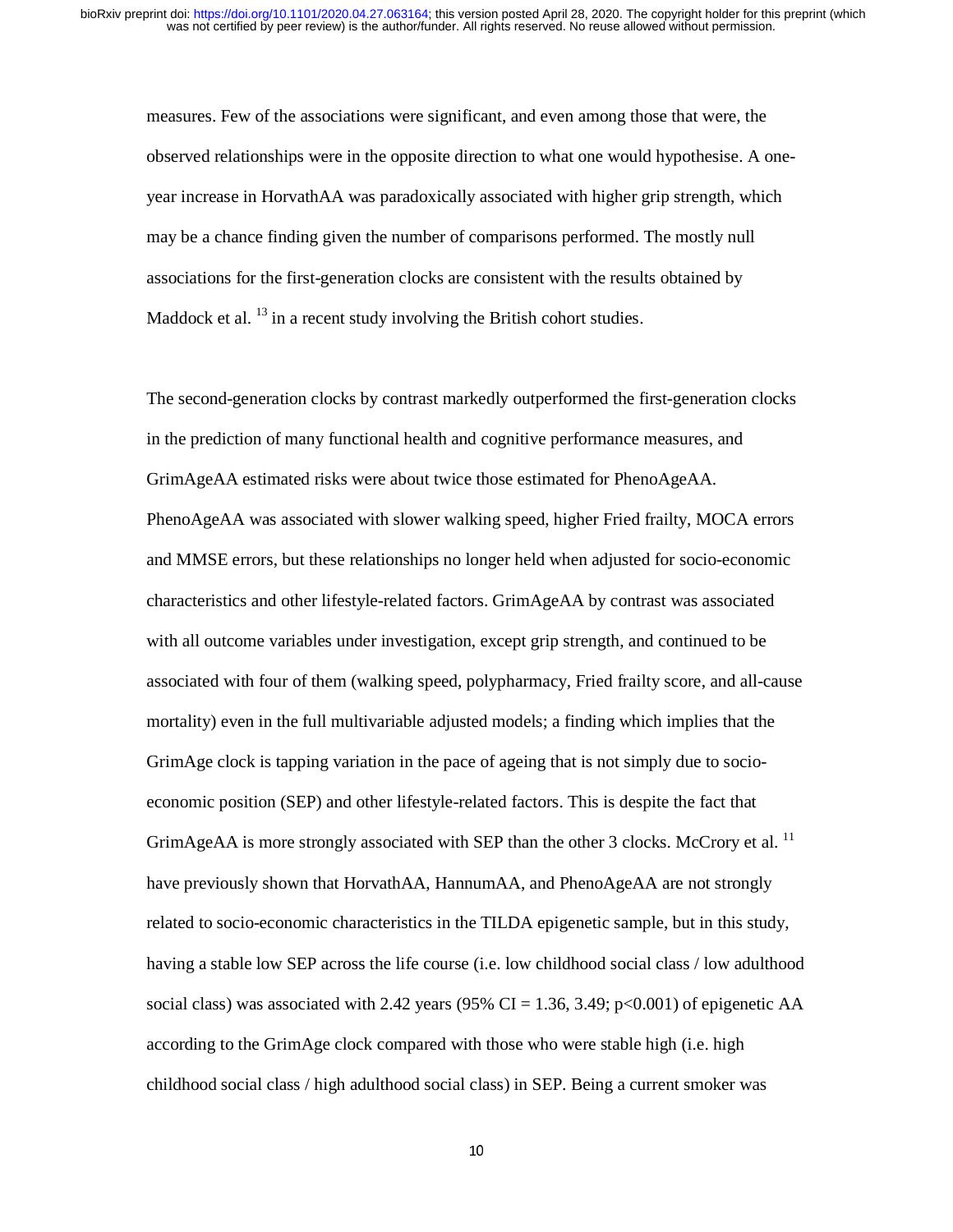associated with 7.91 years (95% CI = 7.06, 8.76; p<.001) of GrimAgeAA, being a hazardous drinker according to the CAGE questionnaire was associated with 0.94 years (-0.13, 2.02, p=0.086) of GrimAgeAA, while levels of physical activity were inversely associated with GrimAgeAA. Finally, BMI was found to be unrelated to GrimAgeAA (Figure 3).

Other factors which we did not adjust for in this analysis but may mediate the association of GrimAgeAA with our broad array of clinical outcomes includes: (i) genetics, as the GrimAge clock was calibrated by regressing time to death due to all-cause mortality on DNA methylation levels; (ii) life course psychosocial stressors, which have been linked with accelerated epigenetic ageing  $17$  and physiological wear and tear in tissues and organ systems  $18$ ; (iii) nutritional deficiencies, particularly folate insufficiency, which is a key nutritional factor in one-carbon metabolism  $^{19}$ ; and (iv) exposure to environmental toxins  $^{20}$ , which may elicit epigenetic modifications  $2<sup>1</sup>$ , and are known to be deleterious to health. Future research should be designed to address these possibilities.

Shiels and colleagues  $^{22}$  contend that a sequitur for any valid biomarker of ageing is that it shows a statistically significant association with a measure of health or organ functional capacity over and above calendar age. We went a step further to examine whether epigenetic AA measures are *clinically* relevant as well as statistically relevant. On the basis of previous exploratory work involving HorvathAA, HannumAA and PhenoAgeAA, McCrory and collaborators  $^{12}$  questioned whether the residual from the regression of DNA methylation age on chronological age represented the sine qua non of biological ageing. The new GrimAge clock seems to allay many of these concerns, reaffirming the belief that DNA methylation levels at very few CpG sites across the human methylome may be informative about physical health and brain health independently of calendar age. Moreover, the GrimAge clock is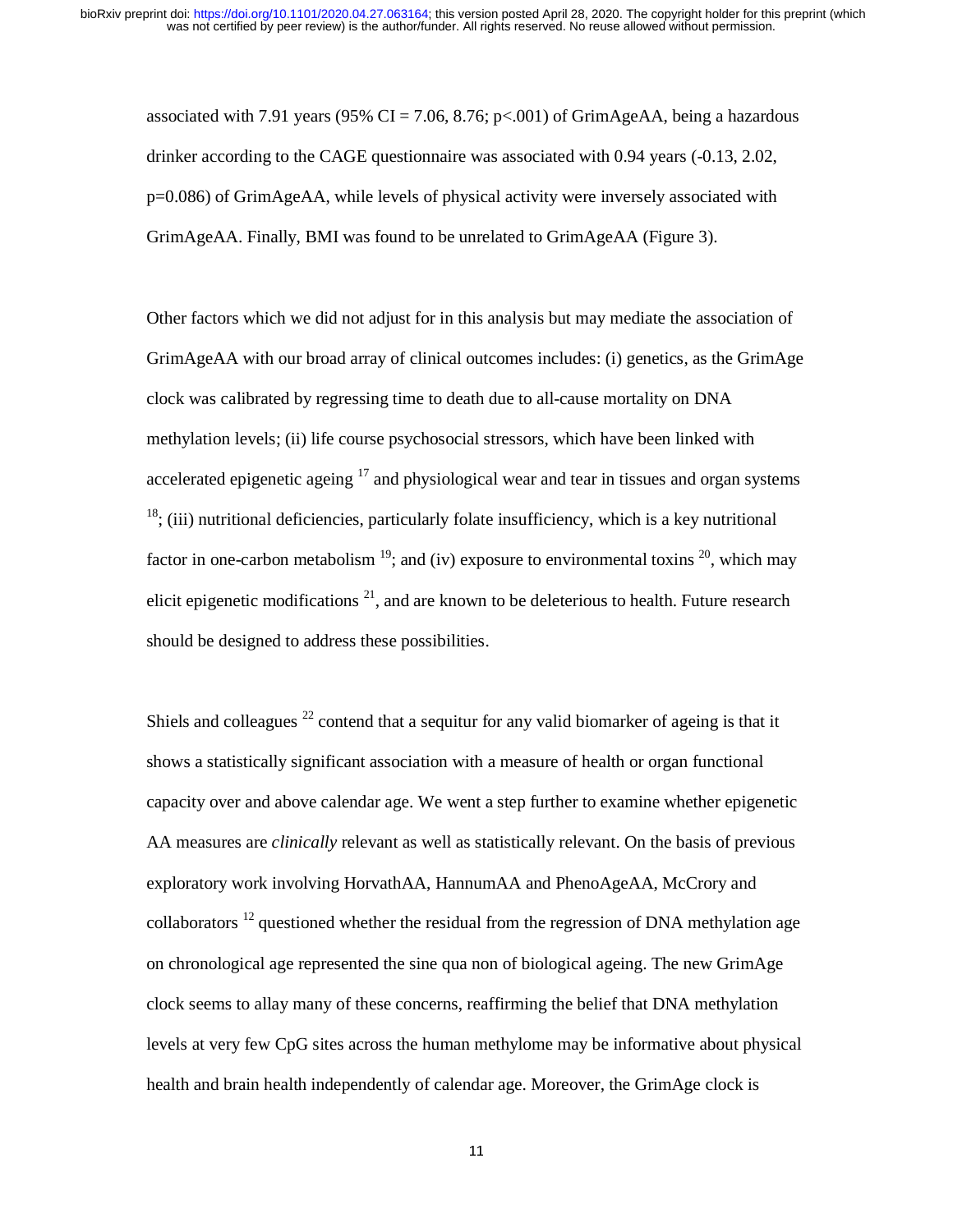highly stable over time with a mean intraclass correlation coefficient of 0.85 across 4 measurement occasions spanning approximately a decade, which is clearly a desirable feature to have in a biological age predictor  $14$ .

Nevertheless, what remains to be established is whether epigenetic AA predicts changes in health and cognition prospectively, and perhaps more pertinently, whether change in the epigenetic AA measures is associated with change in physical health and cognitive performance. This is important in order to help establish whether DNA methylation is a cause or a consequence of aging. To date the evidence is inconclusive. For example, the study involving the LBC found that GrimAgeAA was associated with a borderline significant decline in cognition over time that was attenuated after adjustment for age 11 cognitive ability. Maddock et al.  $^{13}$  found that GrimAgeAA was associated with a faster rate of decline in grip strength and lung function, and PhenoAgeAA with faster decline in lung function between 53 and 69 years of age in the NSHD cohort. Change in the AA measures was available for a sub-sample of NSHD participants but there was little evidence to support the proposition that change in AA was associated with change in the physical and cognitive performance measures. Unfortunately to date, few studies have measured change in both health and patterns of DNA methylation over time, even though these studies are urgently needed to help disambiguate the temporal ordering of the observed relationships. Levine<sup>23</sup> recently suggested that the reason the second-generation clocks outperform their progenitors is because they were trained on longitudinal data. Although speculative, it is highly likely that the 3rd generation clocks will be trained on data that assesses changes in DNA methylation levels and change in the type of age-related phenotypes measured so comprehensively in the TILDA study prospectively. There is also a concomitant need to explore the functional significance of genes that are regulated by the CpG sites that are most informative of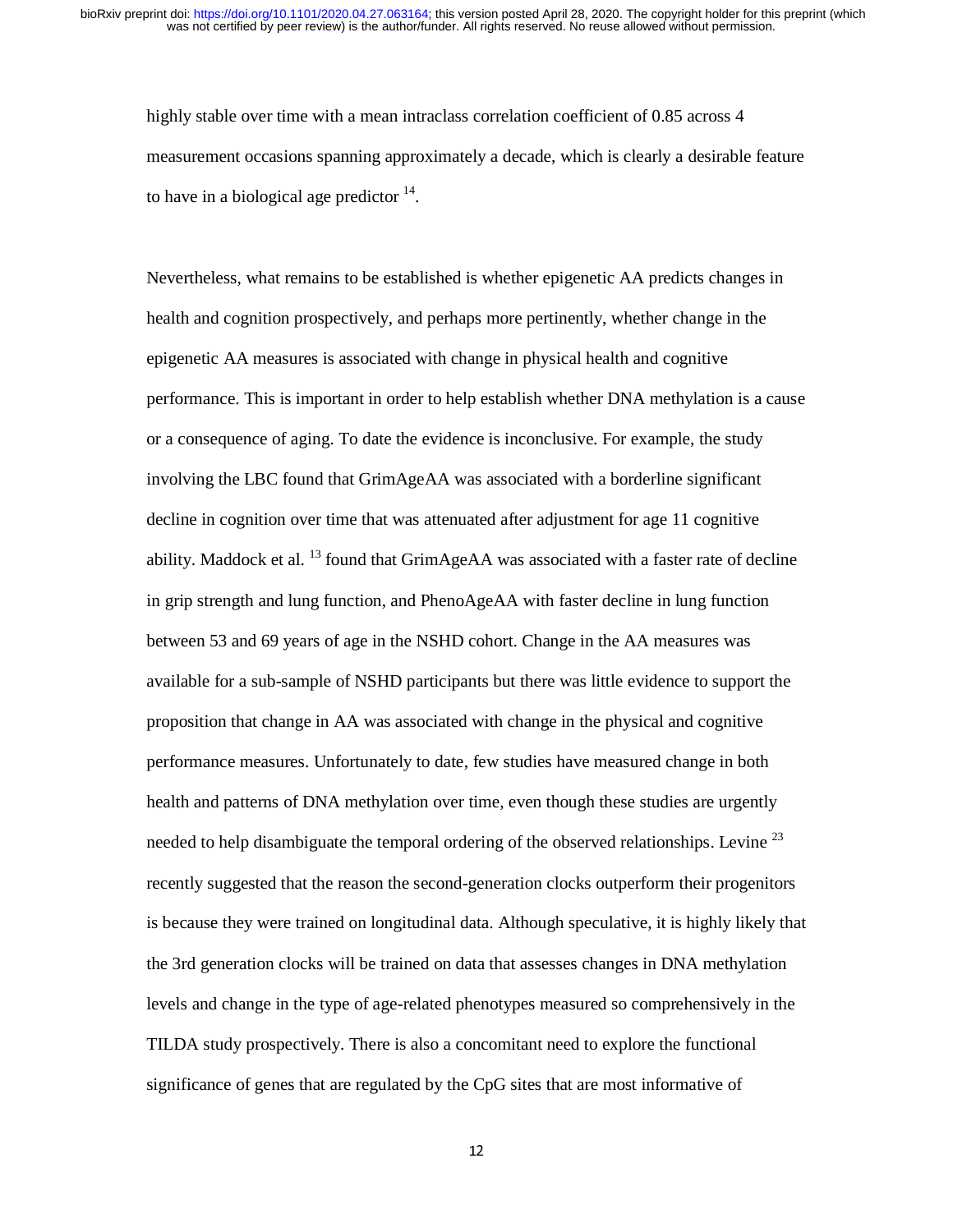biological ageing, as this may will inform efforts to compress disease and morbidity and advance precision medicine.

The study benefits from the use of a deeply phenotyped community-dwelling older cohort for whom we have a rich array of clinical health and cognitive performance measures administered in a health centre conducted by trained nurses using standardised operating protocols. We also capture older, frailer individuals as a nurse also administers a home health assessment to those who cannot attend the center and who may be lost to follow-up in other studies. Compared with Maddock et al.,  $^{13}$  our study assesses a larger number of health and cognitive outcomes, as well as all-cause mortality. Compared with Hillary's study <sup>14</sup>, our study reports results for 4 epigenetic AA measures as opposed to just GrimAgeAA, which allows us to assess using the same pool of participants how the performance of the epigenetic clocks has evolved over time, showing this step change in predictive utility with each iteration. Our study also has a number of weaknesses, perhaps the most notable of which is the relatively small (by epidemiological standards) sample size, and the selective nature of the sample which was originally designed to look at the impact of life course socio-economic trajectories on epigenetic ageing rates.

This study provides important new evidence concerning the utility of the new GrimAge epigenetic clock for predicting age-related decline in a number of important health and cognitive domains relevant to clinical medicine. The fact that GrimAgeAA was so strongly associated with health-span and lifespan is potentially exciting as it holds out the tantalising prospect that we may have identified a biological ageing surrogate with strong theoretical underpinnings that has prognostic utility as an indicator of a person's state of health. Recent work suggests that epigenetic ageing is potentially reversible  $^{24}$  so the epigenetic clocks may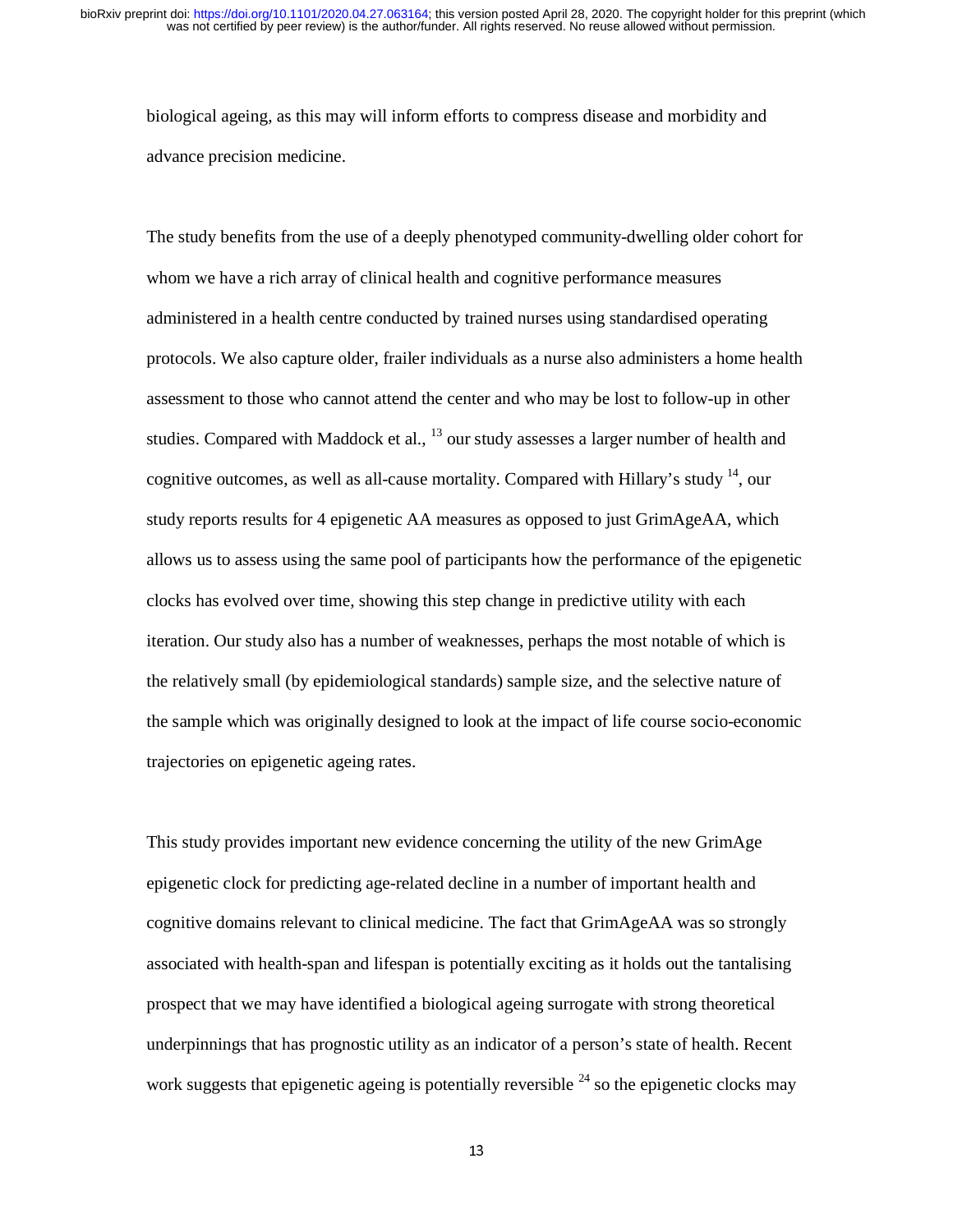also represent a means for quantifying the efficacy of interventions designed to retard or reverse the ageing process – the holy grail of Geroscience. In summary, evidence is accumulating that DNA methylation plays a central role in the ageing process, and the epigenetic clocks may represent a highly accurate means for quantifying the rate of biological decay in what has been heralded the new era of precision medicine.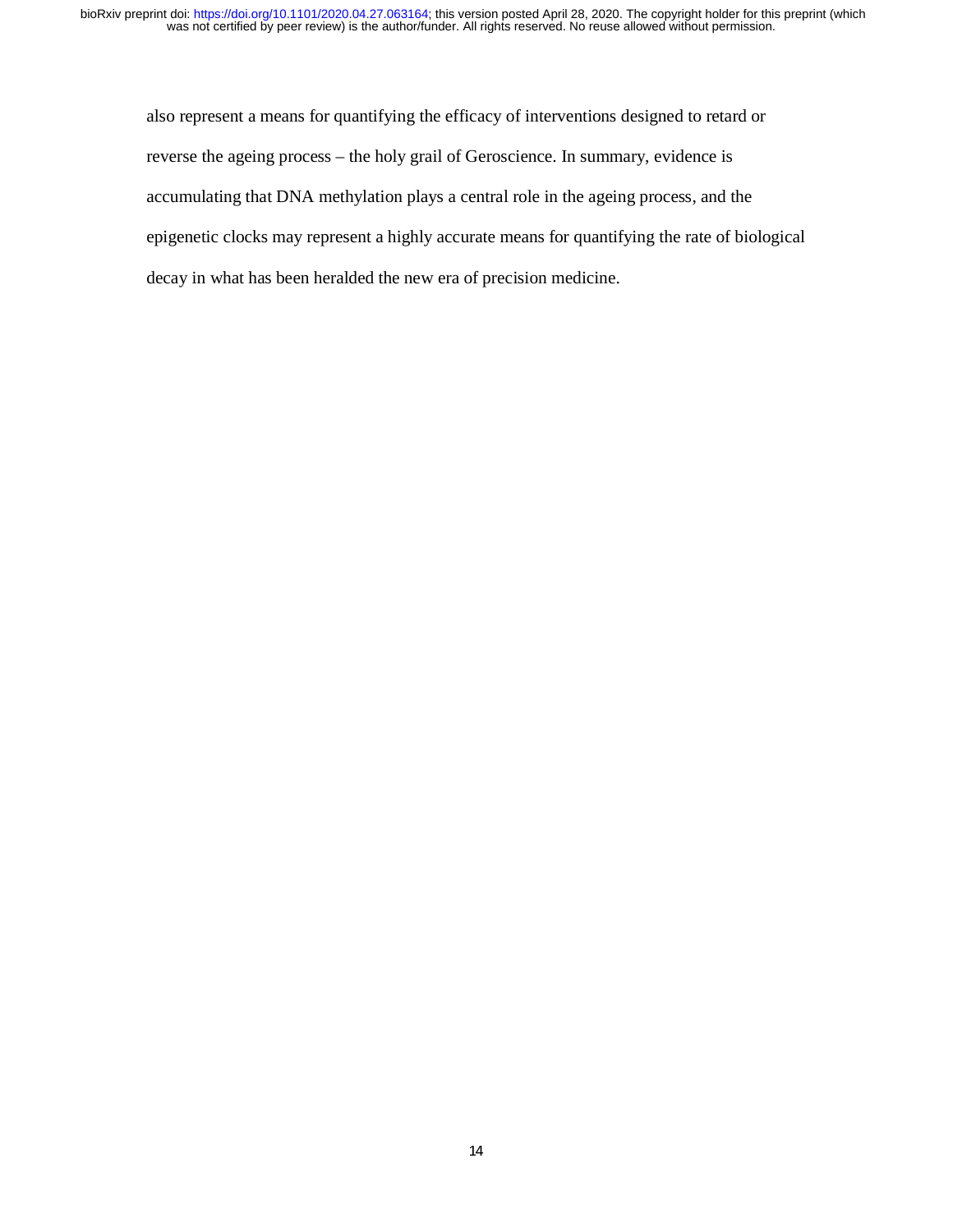### **REFERENCES**

1. Hägg, S., Belsky, D.W. & Cohen, A.A. Developments in molecular epidemiology of aging. Emerging Topics in Life Sciences 3, 411-421 (2019).

2. Jylhava, J., Pedersen, N.L. & Hagg, S. Biological Age Predictors. EBioMedicine 21, 29-36 (2017).

3. Hannum, G., et al. Genome-wide methylation profiles reveal quantitative views of human aging rates. Molecular cell 49, 359-367 (2013).

4. Horvath, S. DNA methylation age of human tissues and cell types. Genome Biol 14, R115 (2013).

5. Horvath, S. & Raj, K. DNA methylation-based biomarkers and the epigenetic clock theory of ageing. Nature reviews. Genetics 19, 371-384 (2018).

6. Chen, B.H., et al. DNA methylation-based measures of biological age: meta-analysis predicting time to death. Aging 8, 1844-1865 (2016).

7. Marioni, R.E., et al. DNA methylation age of blood predicts all-cause mortality in later life. Genome biology 16, 25-25 (2015).

8. Zhang, Q., et al. Improved precision of epigenetic clock estimates across tissues and its implication for biological ageing. Genome Medicine 11, 54 (2019).

9. Levine, M.E., et al. An epigenetic biomarker of aging for lifespan and healthspan. bioRxiv (2018).

10. Lu, A.T., et al. DNA methylation GrimAge strongly predicts lifespan and healthspan. Aging (Albany NY) 11, 303-327 (2019).

11. McCrory, C., et al. How does socio-economic position (SEP) get biologically embedded? A comparison of allostatic load and the epigenetic clock(s).

Psychoneuroendocrinology 104, 64-73 (2019).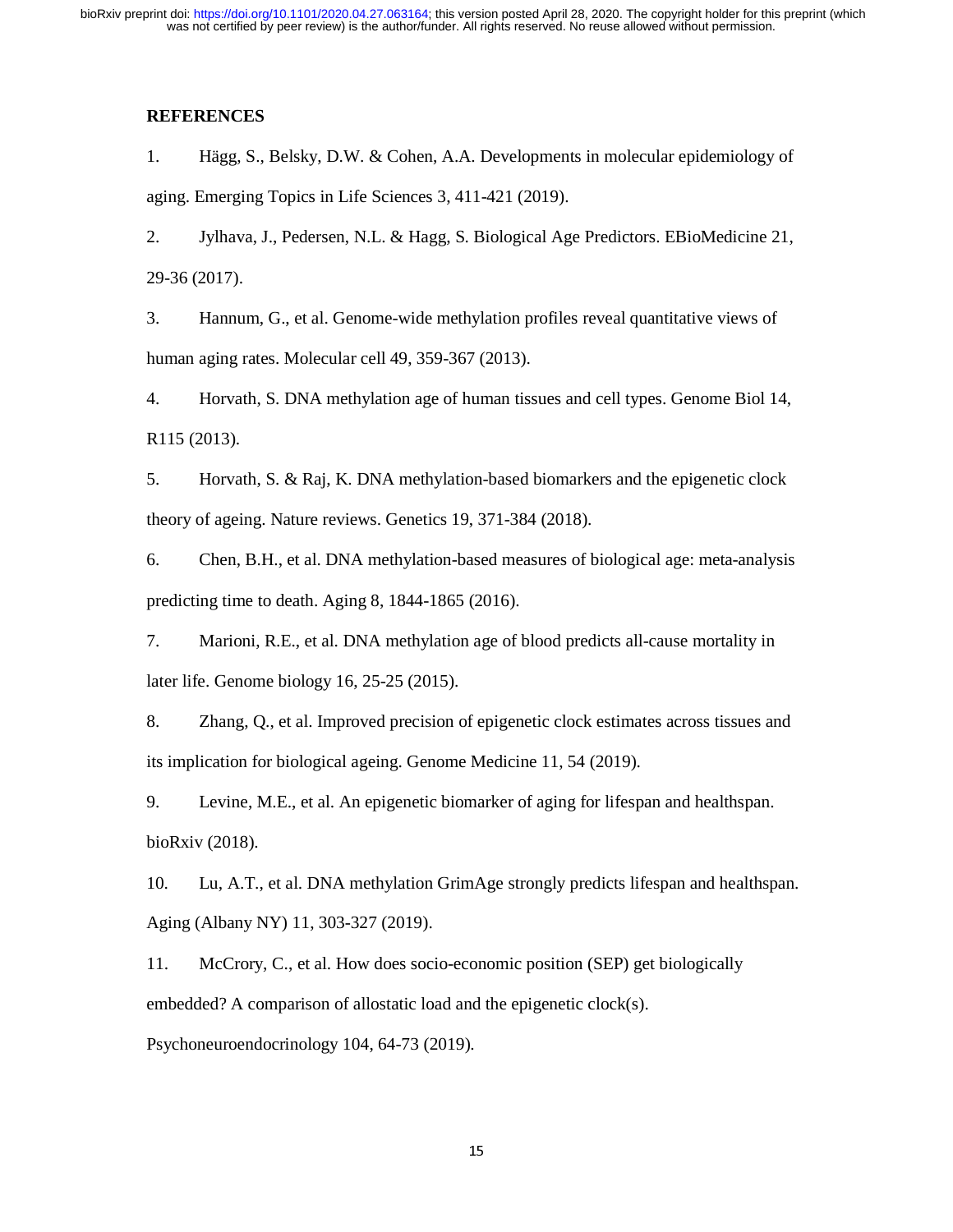12. McCrory, C., et al. Epigenetic Clocks and Allostatic Load Reveal Potential Sex-Specific Drivers of Biological Aging. The Journals of Gerontology: Series A (2019).

13. Maddock, J., et al. DNA Methylation Age and Physical and Cognitive Aging. The Journals of Gerontology: Series A (2019).

14. Hillary, R.F., et al. An epigenetic predictor of death captures multi-modal measures of brain health. Molecular Psychiatry (2019).

15. Dugué, P.-A., Li, S., Hopper, J.L. & Milne, R.L. Chapter 3 - DNA Methylation– Based Measures of Biological Aging. in Epigenetics in Human Disease (Second Edition), Vol. 6 (ed. Tollefsbol, T.O.) 39-64 (Academic Press, 2018).

16. Kenny, R.A., et al. Normative values of cognitive and physical function in older adults: findings from the Irish Longitudinal Study on Ageing. Journal of the American Geriatrics Society 61 Suppl 2, S279-290 (2013).

17. Zannas, A.S. Editorial Perspective: Psychological stress and epigenetic aging – what can we learn and how can we prevent? Journal of Child Psychology and Psychiatry 57, 674- 675 (2016).

18. Castagné, R., et al. Allostatic load and subsequent all-cause mortality: which biological markers drive the relationship? Findings from a UK birth cohort. European Journal of Epidemiology 33, 441-458 (2018).

19. Lim, U. & Song, M.A. Dietary and lifestyle factors of DNA methylation. Methods Mol Biol 863, 359-376 (2012).

20. Vineis, P. From John Snow to omics: the long journey of environmental epidemiology. European Journal of Epidemiology 33, 355-363 (2018).

21. Plusquin, M., et al. DNA Methylome Marks of Exposure to Particulate Matter at Three Time Points in Early Life. Environ Sci Technol 52, 5427-5437 (2018).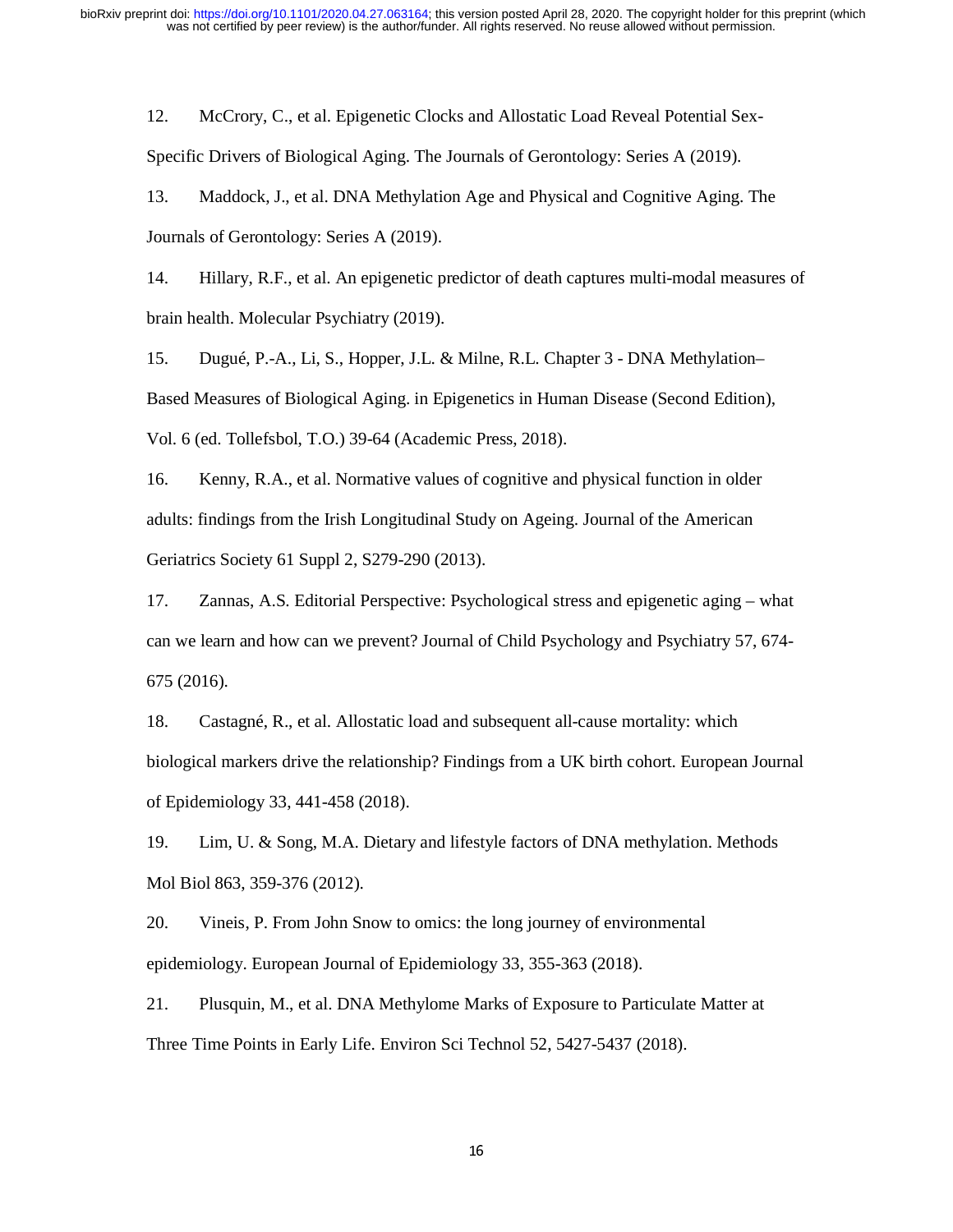22. Shiels, P.G., Stenvinkel, P., Kooman, J.P. & McGuinness, D. Circulating markers of ageing and allostatic load: A slow train coming. Practical Laboratory Medicine 7, 49-54 (2017).

23. Levine, M.E. Assessment of Epigenetic Clocks as Biomarkers of Aging in Basic and Population Research. The Journals of Gerontology: Series A (2020).

24. Fahy, G.M., et al. Reversal of epigenetic aging and immunosenescent trends in humans. Aging Cell 18, e13028 (2019).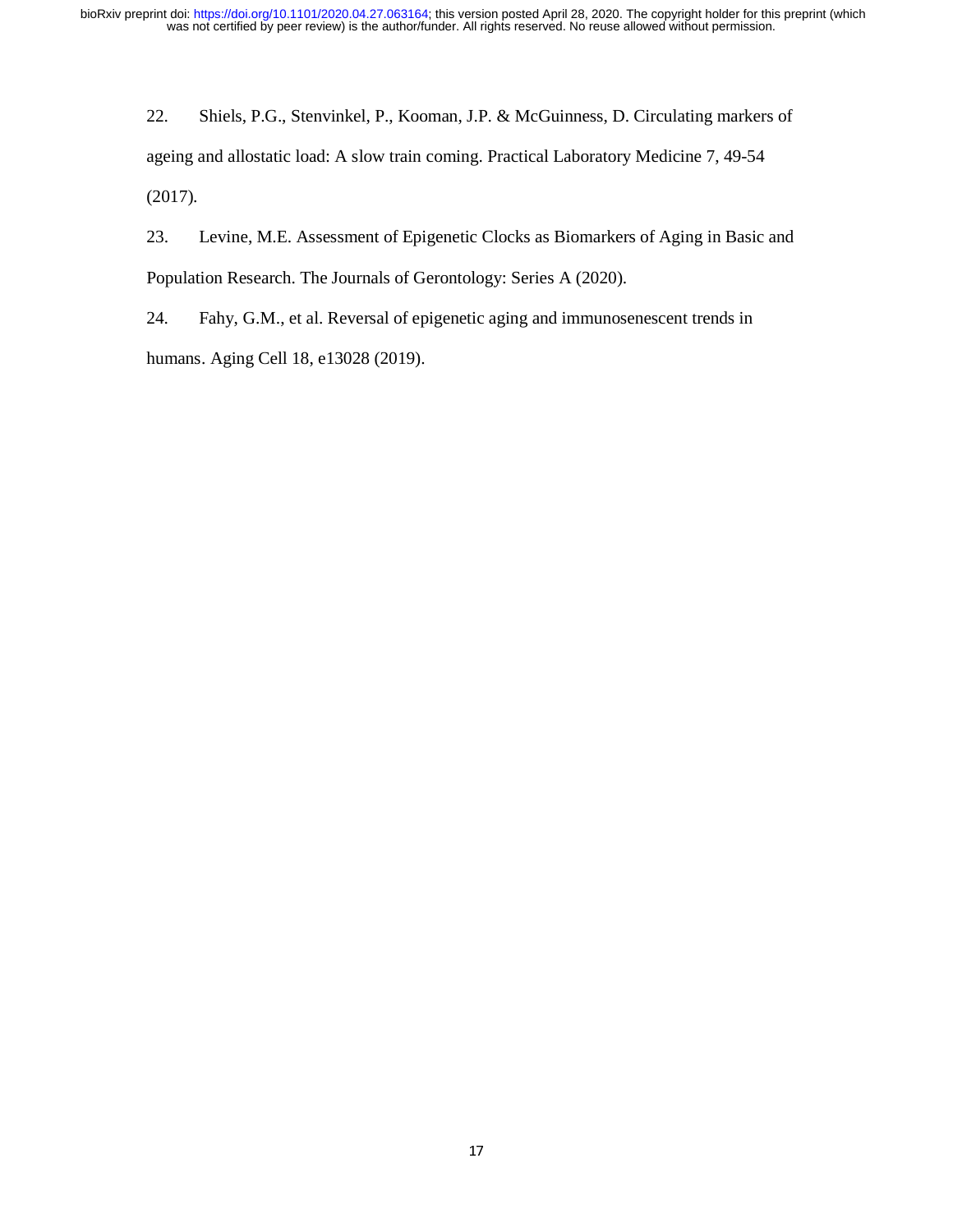#### **ONLINE METHODS**

#### Ethics Statement

Ethical approval for the TILDA study was obtained from the Trinity College Dublin Research Ethics Committee and signed informed consent was obtained from all participants.

#### *Participants*

The TILDA study design and sample selection is described in detail elsewhere 1,2. Briefly, the study involves a nationally representative sample of 8,175 community dwelling older persons aged 50 years and over at baseline. Respondents complete a 90-minute computerassisted personal interview (CAPI) in the home and a separate self-completion questionnaire containing more sensitive information that is returned via post. All participating respondents are invited to attend for a detailed clinic-based health assessment administered by trained nursing staff in either a center-based or home-based setting. The present study uses a subsample (n=490) of the baseline TILDA cohort who were selected into the epigenetic study based on their life course social class trajectory as described in 3.

#### *Epigenetic Age Acceleration (AA) Measures*

DNAm levels were assessed using the Infinium Human Methylation 850k Beadchip (Illumina Inc. San Diego, CA). HorvathAA, HannumAA, PhenoAgeAA and GrimAgeAA were estimated from whole blood according to procedures described in Fiorito et al.<sup>4</sup> and Lu et al.<sup>5</sup>. Since epigenetic AA could be correlated with chronological age and white blood cell (WBC) percentage, we utilised the so-called 'intrinsic' epigenetic AA 6 in the analysis, defined as the residuals from the linear regression of epigenetic AA with chronological age and WBC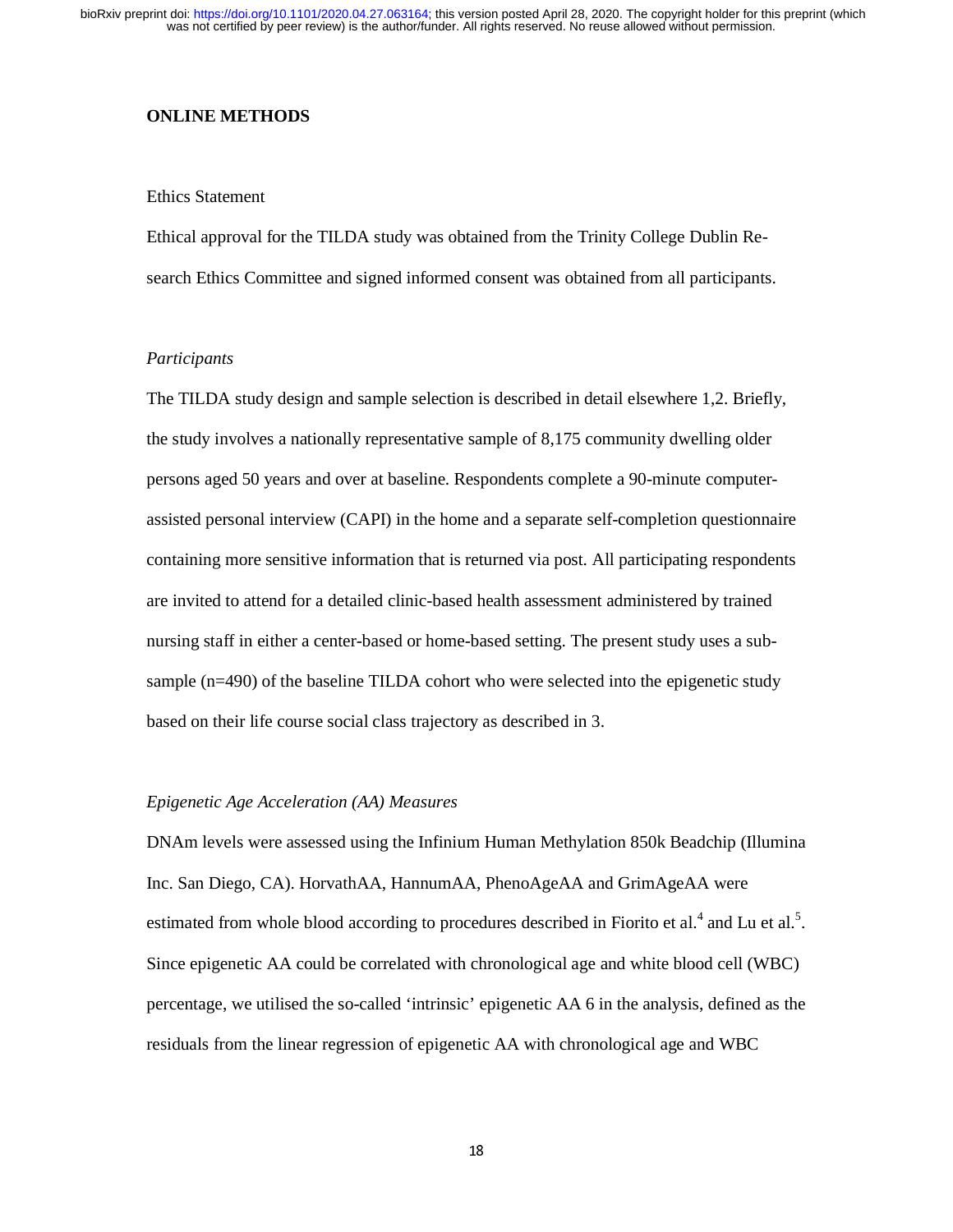percentages. The latter were estimated using the Houseman et al.  $^7$  algorithm. By definition, these measures of AA exhibit zero correlation with calendar age and WBC percentage.

#### *TILDA Health Assessment*

TILDA participants were invited to undergo a detailed health assessment described in 8. If a respondent could not attend the health center but was agreeable to completing a health assessment, a trained nurse administered a subset of the tests in the respondent's home. Walking speed was only measured in the health center but all other measures were administered at both center-based and home-based assessments.

#### *Physical Health Outcome Measures*

#### *Walking Speed*

Walking speed was assessed using a 4.88 metre (m) computerized walkway with embedded pressure sensors (GAITRite, CIR Systems Inc., New York, NY). Participants completed two walks along the mat at their normal walking speed. Each trial started 2.5 m before and ended 2 m after the walkway in order to allow room for acceleration and deceleration. The average of the two readings represented the overall walking speed measure expressed in centimetres travelled per second (cm/sec).

#### *Grip strength*

Grip strength was measured using a Baseline Hydraulic Hand Dynamometer, which consisted of a gripping handle with a strain gauge and an analogue reading scale that increased in 2 kilogram (kg) increments. Respondents were instructed to hold the device in their hand with the forearm at a right angle to their upper arm. The participant was then instructed to squeeze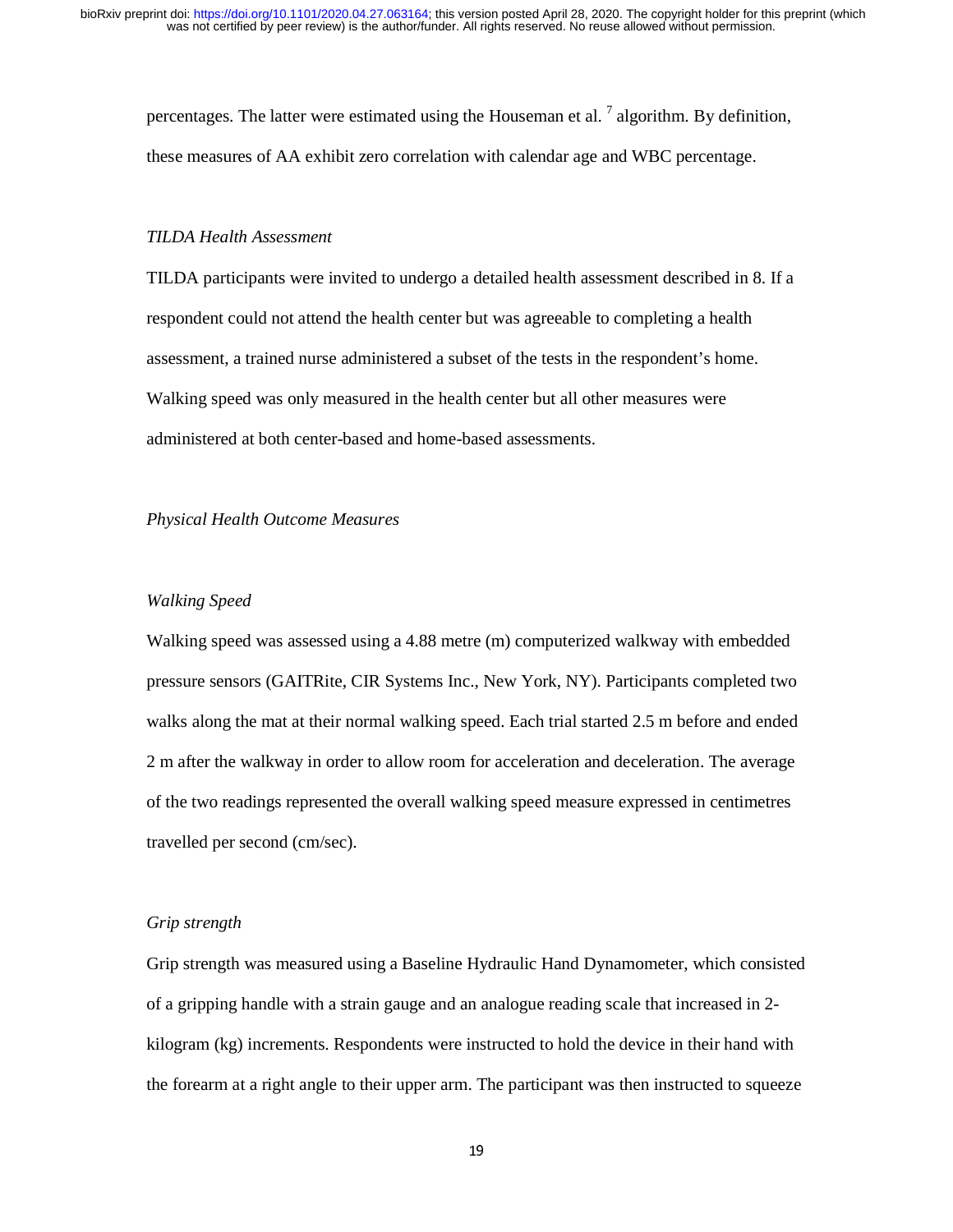as hard as they could for a few seconds. Results were rounded to the nearest whole number (i.e., if the dial fell between 22 and 24 kg, grip strength was recorded as 23 kg). This procedure was repeated twice in each of the dominant and non-dominant hands and the average of the 4 measurements was used to indicate grip strength.

#### *Polypharmacy*

Doctor prescribed medication usage was captured as part of the household interview and confirmed by cross-checking the labels on the medicinal packaging. The international nonproprietary name (INN) for any regularly taken medications was assigned and coded using Anatomic Therapeutic Classification (ATC) codes. Polypharmacy was defined as currently taking 5+ doctor prescribed medications and used as a binary variable in the analysis. Previous studies have documented strong concordance between self-reported interview data and pharmacy records <sup>9,10</sup>.

#### *Fried Frailty Score*

Frailty was operationalised using TILDA population-specific cut-points following the methodology of Fried and colleagues. $11,12$ . Weakness: Mean grip-strength was calculated from an average of two measurements on the dominant hand using baseline dynamometer. Weight and height were measured using standardised procedures during the health centre assessments. Participants scoring in the 20th percentile of sex- and BMI-adjusted gripstrength were given a score of 1, those above the 20th percentile scored 0. Physical activity: Kilocalories (kcals) of energy expended were calculated from the International Physical Activity Questionnaire-Short Form [IPAQ-SF]). Participants scoring in the 20th percentile of sex- adjusted kcals were given a score of 1, those above the 20th percentile scored 0. Slow walking speed: Slow walking speed: recorded time taken in seconds (s) to perform the Timed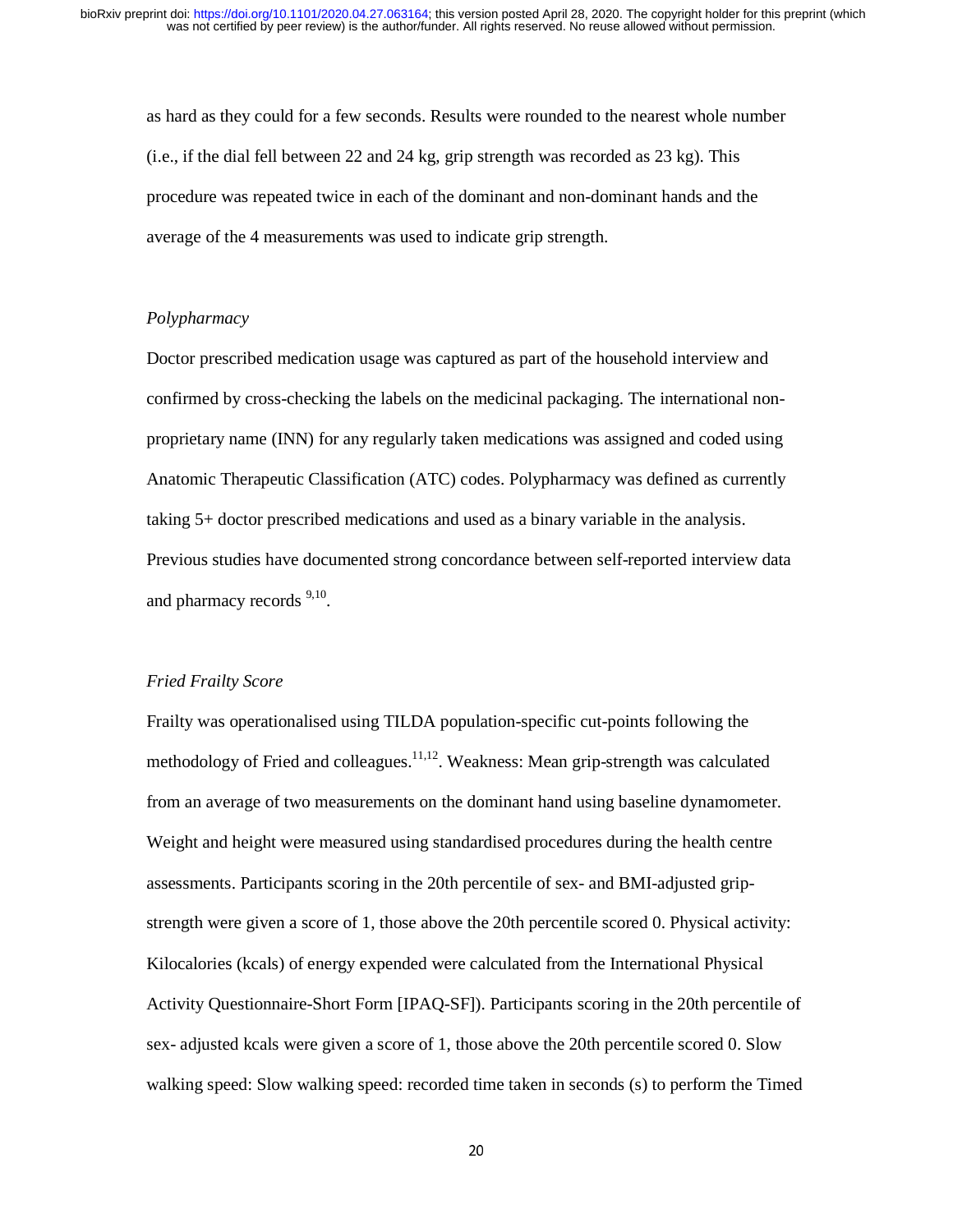Up-and-Go (TUG) task. Participants scoring in the slowest 20th percentile of sex- and heightadjusted TUG time were given a score of 1, those above the slowest 20th percentile scored 0. Unintended Weight loss: was ascertained by the question 'In the past year have you lost 10 pounds (4.5 kg) or more in weight when you were not trying to'. Participants who responded 'yes' were given a score of 1, those who responded 'no' scored 0. Exhaustion: was captured using two items from the 20-item Centre for Epidemiological Studies Depression (CES-D) scale. Participants were asked how often they felt that 'I could not get going' and 'I felt that everything I did was an effort'. Participants who responded 'a moderate amount/all of the time' to either question were given a score of 1, those who responded 'none/some of the time' to both questions scored 0. The total score (range 0-5) was modelled as the response variable.

#### *Global Cognitive / Neuropsychological Outcome Measures*

#### *Mini-Mental State Exam (MMSE)*

The MMSE<sup>13</sup> was originally designed to provide a brief, standardized assessment of mental status in psychiatric patients, although it is now used widely in clinical and epidemiological settings as a screening tool for the assessment of global cognitive impairment/dementia. It takes approximately 5-10 minutes to administer and assesses attention and concentration, memory, language, visuo-constructional skills, calculation and orientation. Because the instrument suffers from ceiling effects, we used the count of errors in the analysis (i.e. 30 – number of items incorrect) as the dependent variable.

#### *Montreal Cognitive Assessment (MOCA)*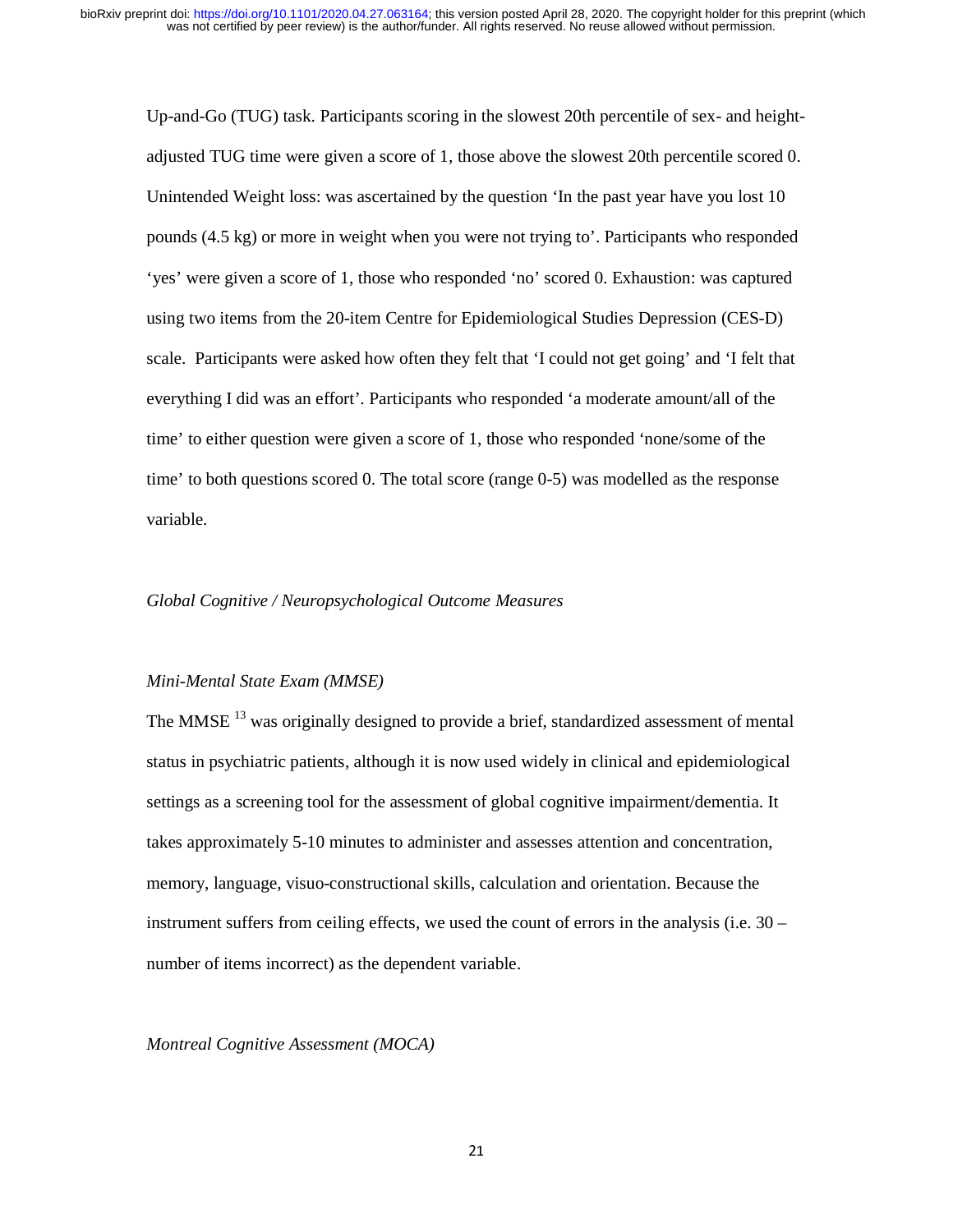Global cognitive status was also measured using the Montreal Cognitive Assessment  $(MOCA)$ <sup>14</sup>. The MOCA was designed as a brief cognitive screening tool to detect mild cognitive impairment (MCI) among community and clinic-based samples. The test takes approximately 10 minutes to administer and assesses performance across a number of cognitive domains including: executive functioning/visuospatial abilities, attention/concentration, language; animal naming, short term memory, abstraction, and orientation. The instrument yields a sum score ranging from 0-30. Recent studies involving clinical samples suggest the MOCA performs better than the MMSE in detecting early signs of cognitive decline 15 and hence servers as a useful epidemiological screening tool for identifying the transitional state between normal cognitive functioning and more severe cognitive impairment. Again, we modelled the count of errors as the dependent variable (i.e. 30 – number of items incorrect).

#### *Sustained Attention Reaction Time Task (SART)*

The ability to sustain attention is an important component of normal executive functioning, and normal cognitive ageing is associated with declines in selective (i.e. ability to attend) and divided (i.e. ability to focus on multiple tasks simultaneously) attention  $16$ . The SART is a computerised performance reaction-time (RT) task. It requires participants to attend to a repeating stream of digits (1-9) and to press the response key for each number that they see (GO trials), except number '3' (NO GO trials). Each digit from 1 through 9 appears for 300 milliseconds (ms), with an interval of 800ms between digits, and the cycle is repeated 23 times giving a total of 207 trials. The task takes approximately 4 minutes to complete. Commission errors (i.e. responding to NO–GO trials) reflect lapses of sustained attention, and omission errors (i.e. failure to respond to GO trials) reflect a break from task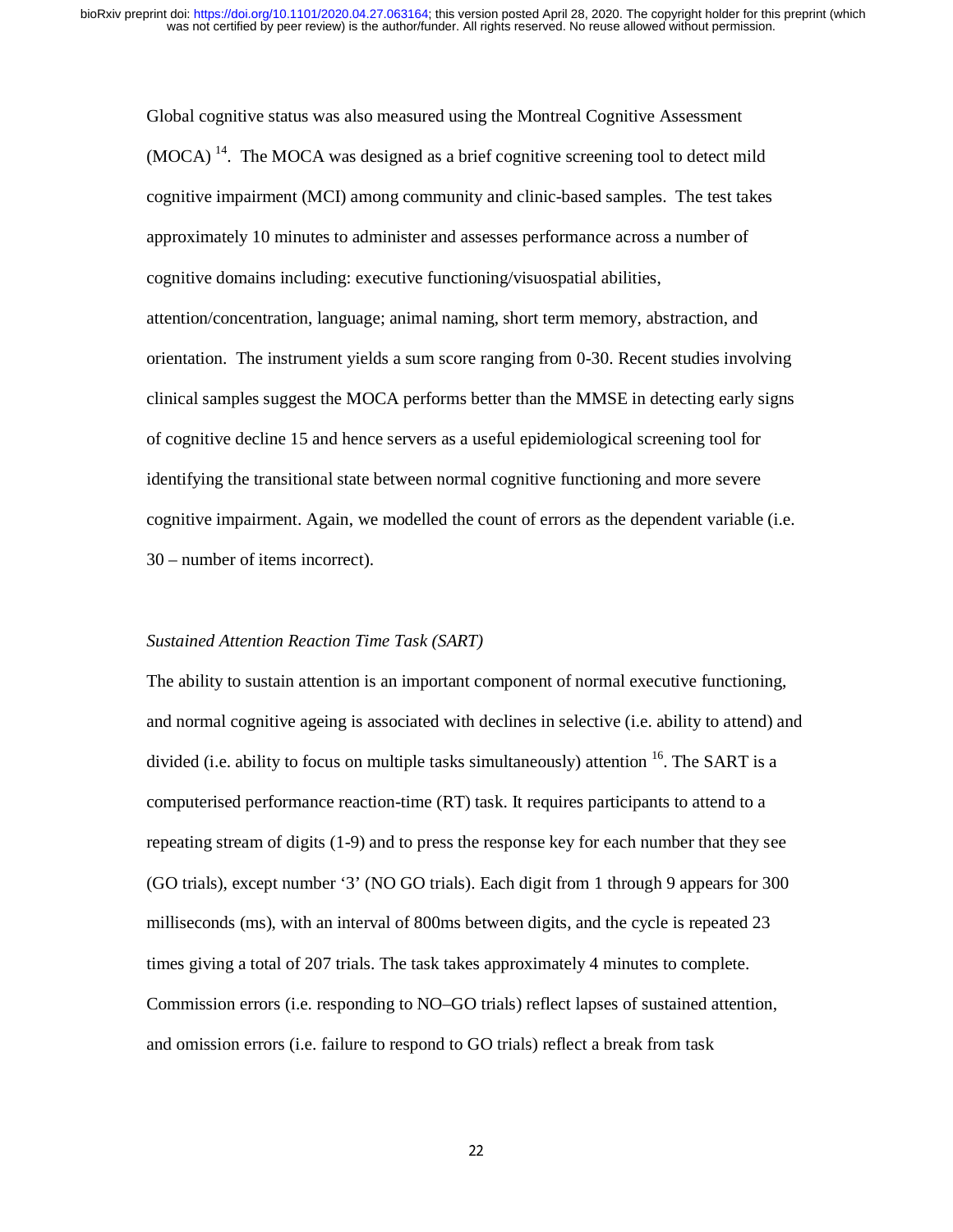engagement, also corresponding to lapsing attention. The total count of commission errors made on the task was modelled as the response variable.

#### *Choice Reaction Time Task (CRT)*

Processing speed slows in ageing irrespective of whether it is measured using psychometric tests (e.g. colour trails), cognitive-experimental tasks (e.g. reaction time) or psychophysical tasks (e.g. inspection time) leading some to speculate that it may represent a biomarker of cognitive ageing <sup>17</sup>. Participants completed a standard 2-choice reaction time task as part of a detailed neuropsychological battery. They were instructed to rest their finger on a 'home' plate and wait for a stimulus to appear on screen stating 'Yes' or 'No'. They then had to move their finger from the home plate to the corresponding 'Yes' or 'No' button. Participants completed several practice trials in the presence of the clinical nurse to ensure familiarity with the test procedure. Respondents were only permitted to enter the test phase if they demonstrated enough understanding of the requirements of the task during the test phase. The trial phase consisted of a series of 100 trials with the stimulus prompt alternating in a randomized sequence and appearing approximately 50% of the time for each stimulus response. RT can be decomposed into a decision time (interlude between stimulus onset and movement from the home plate) and movement time component (interlude between movement from home plate to the relevant response key). As the CRT data exhibited marked positive skew, it was log transformed prior to analysis.

#### *All-Cause Mortality*

In total, 35/490 participants or 7.4% of the epigenetic sub-sample were confirmed as deceased at up to 10-year follow-up (i.e. by end of wave 5 sweep of data collection in 20th December 2018). Mortality status was available from two sources: (1) through data linkage to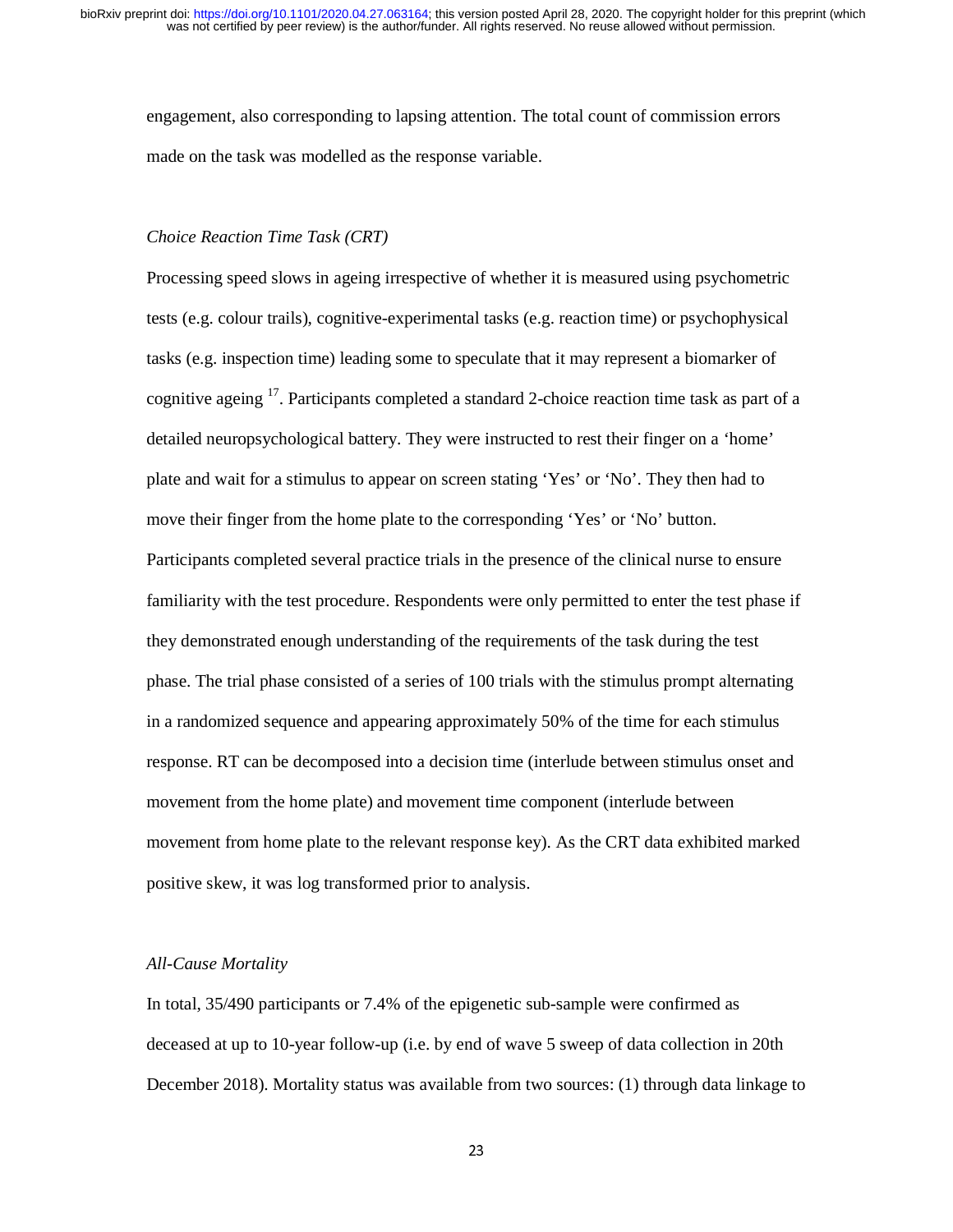the General Registrar's Office (GRO) National Death Registry which was done in March 2017; and (2) via an End of Life Interview (EOL) for deaths occurring subsequent to administrative record linkage, which was conducted with the respondent's next of kin (if available). Date of death was available for 17/35 respondents from the GRO and for a further 7/35 via the EOL interview. Time of death was unavailable for the remaining 11 cases because no EOL was completed or because TILDA allows a period of 6 months to elapse before attempting to conduct an EOL interview with the spouse/family of recently deceased cohort members. In these instances, we imputed date of death as half of the mean betweenwave interval after the 'date of last contact'.

#### *Covariates*

In addition to age (years) and sex (male, female), we controlled for other socio-economic characteristics and lifestyle factors that could potentially confound the association of the putative biological ageing measures with the various outcome measures. Life course social class trajectory was measured using the cross-classification of participants' childhood (i.e. father's) and adulthood (i.e. own contemporaneous) social class into 4 categories as follows: stable professional, upwardly mobile, stable unskilled, and downwardly mobile. Smoking history is represented using a 3-level variable: Never Smoked, Past Smoker, Current Smoker. Physical activity was assessed using the eight-item short form of the International Physical Activity Questionnaire (IPAQ) (24). It measures the amount of time (minutes) spent walking and engaged in moderate and vigorous physical activity, and the amount of time spent sedentary and categorised into: Low, Medium, and High levels of physical activity as per the IPAQ protocol (www.ipaq.ki.se). Hazardous drinking was assessed using the CAGE alcohol screening test  $18$ . The scale comprises four items and follows a dichotomous yes/no response format. Answering yes to two or more questions indicates a clinically significant profile and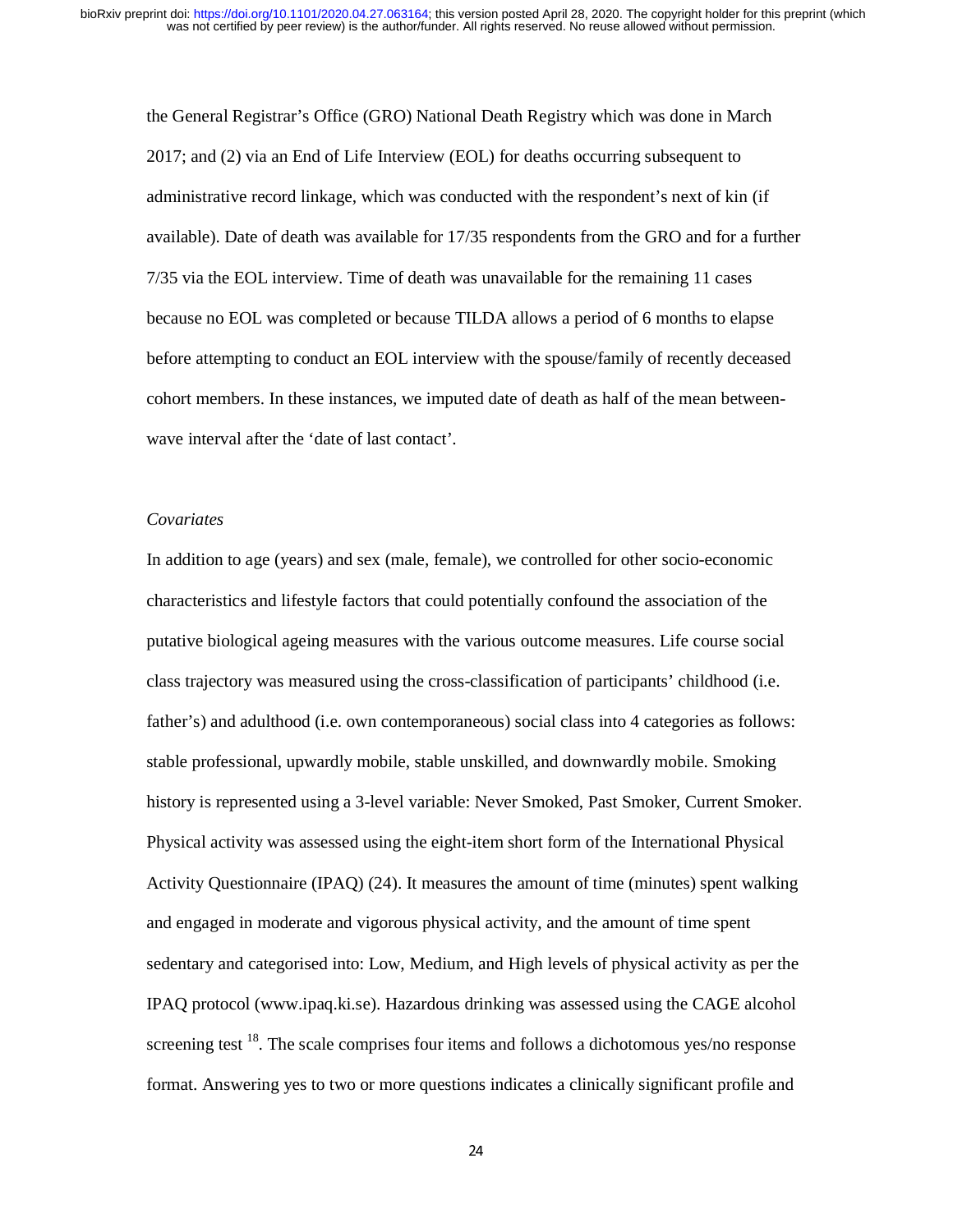constitutes potentially hazardous drinking. Body Mass Index (BMI) was calculated from measured height and weight. Height was measured using a SECA 240 wall mounted measuring rod and weight was measured using a SECA electronic floor scales.

#### *Treatment of missing cases*

The overall level of missing data for the covariates was small. Six individuals were missing on the physical activity measure and 42 individuals were missing on the alcohol consumption measure; so, we coded these as "missing" using dummy variables so that they would not be lost to the analysis. One person was missing data for height and weight. The amount of missing data on the outcome measures was small overall and generally due to non-systematic sources of variance (e.g. technical problems).

#### *Statistical Analysis*

All analyses were conducted using Stata 15.0 (StataCorp, College Station, TX, USA). The outcome measures were regressed separately on each of the four epigenetic age acceleration measures adjusting for chronological age (years), and sex using ordinary least squares regression (walking speed, grip strength, reaction time), Poisson regression (frailty scores), negative binomial regression (MOCA errors, MMSE errors, SART commission errors), logistic regression (polypharmacy), and Cox regression (mortality) as appropriate. This shows the change in each of the outcome measures associated with a one-year increase in AA in each of the four biological ageing measures. In the analyses involving walking speed and grip strength, we adjusted additionally for measured height (cms) which differs between men and women and is strongly associated with stride length and strength. In secondary models we adjusted additionally for participants' life course socio-economic trajectory in order to take account of characteristics associated with selection into the sample, as well as smoking,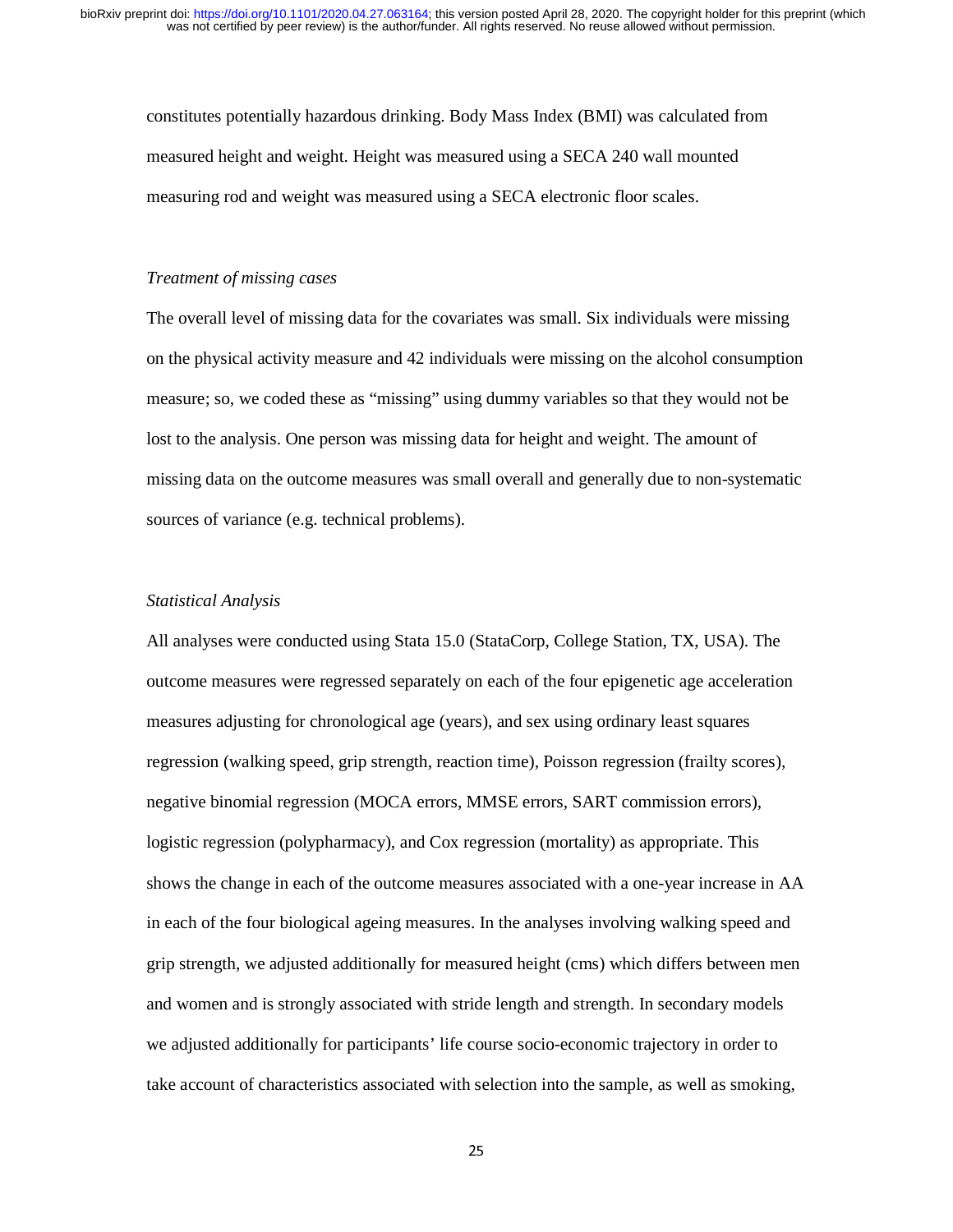hazardous alcohol consumption, physical activity levels, and BMI to determine whether any putative association of the age acceleration measures with health survived adjustment for lifestyle factors. We tested for effect modification by sex by fitting separate sex\*EAA interaction terms with respect to each outcome in the minimally adjusted models. Only two of the 32 contrasts were significant – both on the SART task, but in opposite directions. Women made a significantly higher number of commission errors on the SART task per one-year increase in GrimAgeAA, but significantly fewer errors per one-year increase in HannumAA. We report results therefore for the overall sample.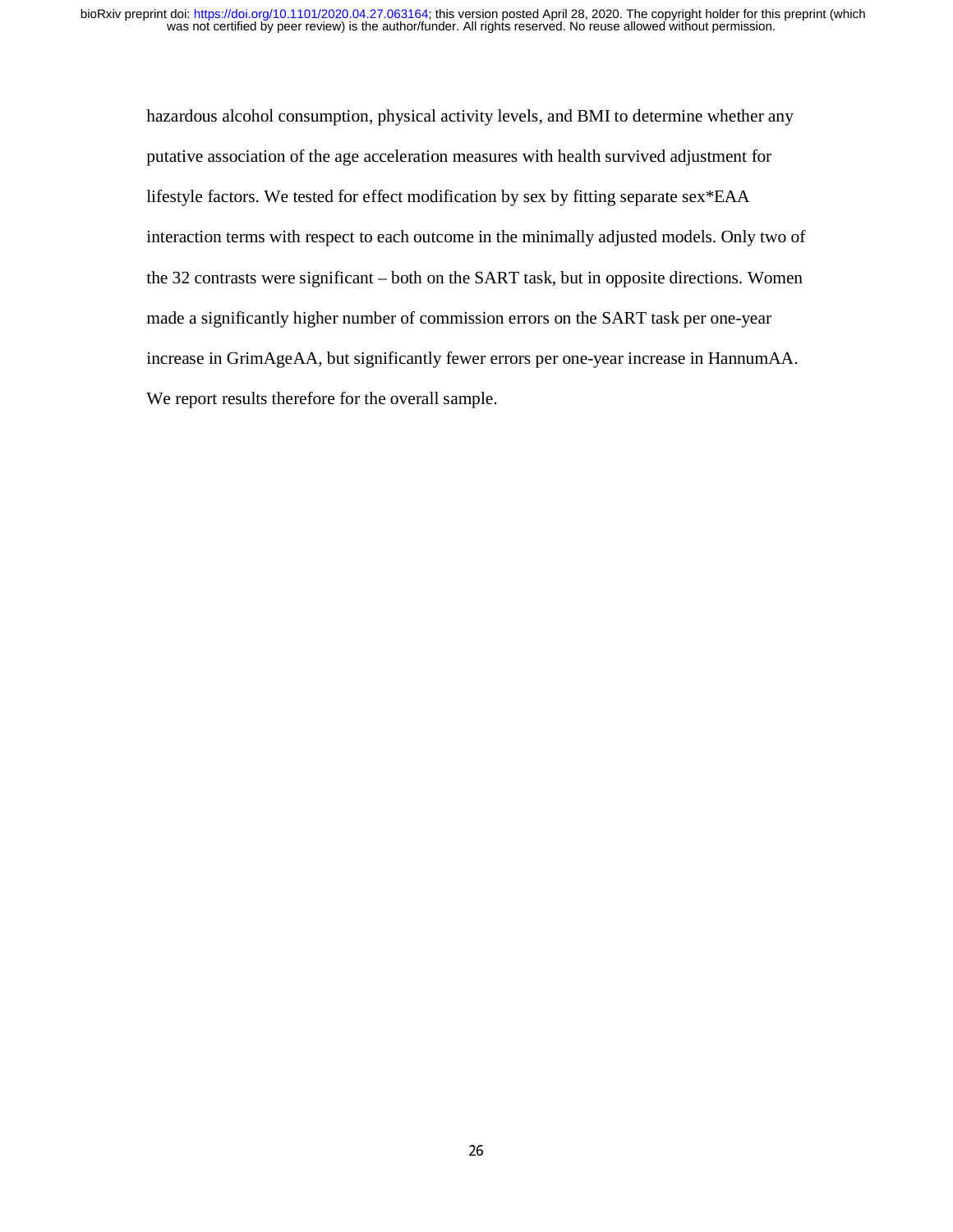# **REFERENCES**

1. Kearney, P.M., et al. Cohort Profile: The Irish Longitudinal Study on Ageing. International Journal of Epidemiology 40, 877-884 (2011).

2. Whelan, B.J. & Savva, G.M. Design and methodology of the Irish Longitudinal Study on Ageing. Journal of the American Geriatrics Society 61 Suppl 2, S265-268 (2013).

3. McCrory, C., et al. How does socio-economic position (SEP) get biologically embedded? A comparison of allostatic load and the epigenetic clock(s).

Psychoneuroendocrinology 104, 64-73 (2019).

4. Fiorito, G., et al. Social adversity and epigenetic aging: a multi-cohort study on socioeconomic differences in peripheral blood DNA methylation. Sci Rep 7, 16266 (2017).

5. Lu, A.T., et al. DNA methylation GrimAge strongly predicts lifespan and healthspan. Aging (Albany NY) 11, 303-327 (2019).

6. Chen, B.H., et al. DNA methylation-based measures of biological age: meta-analysis predicting time to death. Aging (Albany NY) 8, 1844-1865 (2016).

7. Houseman, E.A., et al. DNA methylation arrays as surrogate measures of cell mixture distribution. BMC bioinformatics 13, 86 (2012).

8. Cronin, H., O'Regan, C., Finucane, C., Kearney, P. & Kenny, R.A. Health and Aging: Development of The Irish Longitudinal Study on Ageing Health Assessment. Journal of the American Geriatrics Society 61, S269-S278 (2013).

9. Drieling, R.L., et al. Validity of self-reported medication use compared with pharmacy records in a cohort of older women: findings from the women's health initiative. American journal of epidemiology 184, 233-238 (2016).

10. Richardson, K., Kenny, R.A., Peklar, J. & Bennett, K. Agreement between patient interview data on prescription medication use and pharmacy records in those aged older than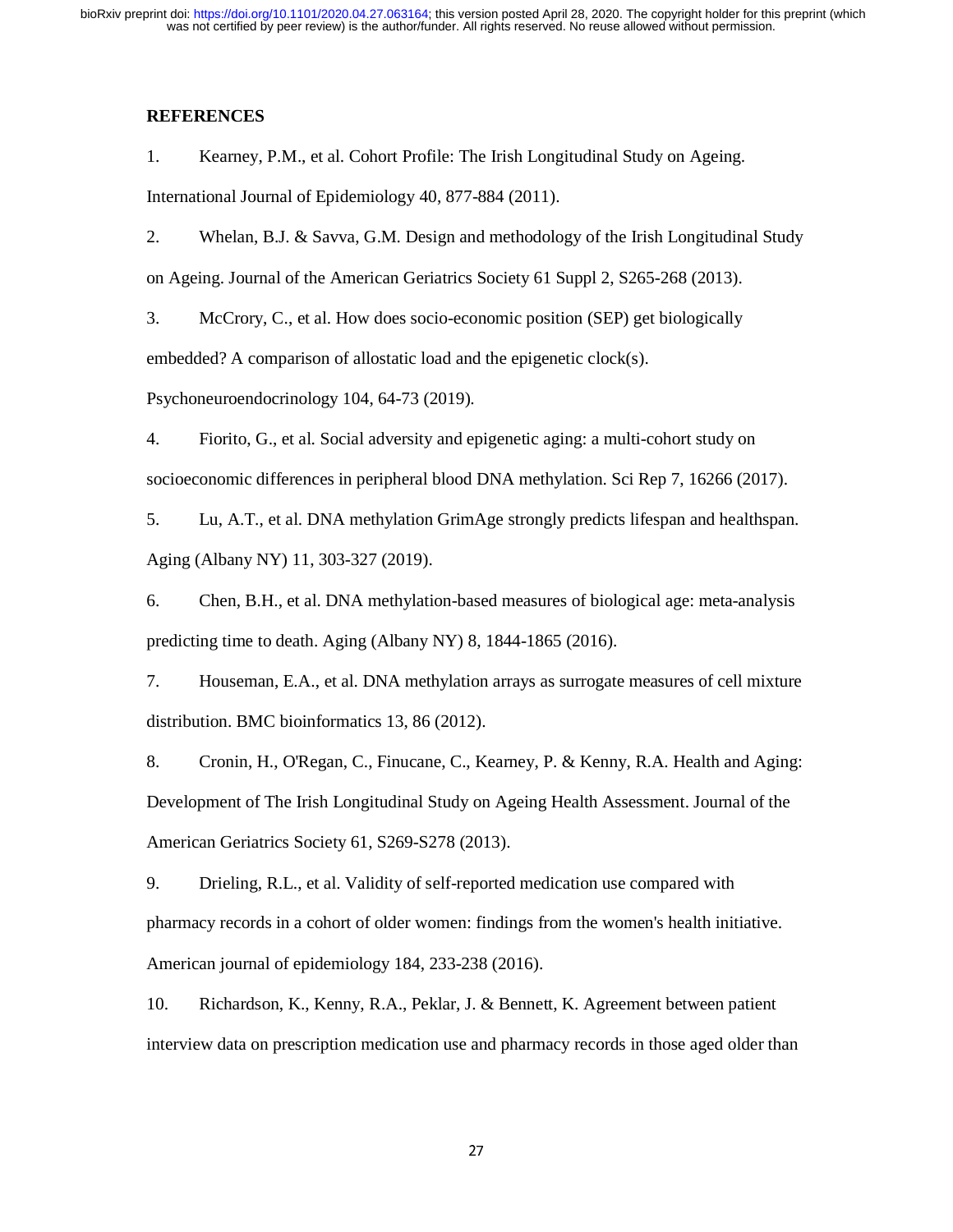50 years varied by therapeutic group and reporting of indicated health conditions. Journal of clinical epidemiology 66, 1308-1316 (2013).

11. Fried, L.P., Ferrucci, L., Darer, J., Williamson, J.D. & Anderson, G. Untangling the Concepts of Disability, Frailty, and Comorbidity: Implications for Improved Targeting and Care. The Journals of Gerontology: Series A 59, M255-M263 (2004).

12. Fried, L.P., et al. Frailty in older adults evidence for a phenotype. The Journals of Gerontology Series A: Biological Sciences and Medical Sciences 56, M146-M157 (2001).

13. Folstein, M.F., Folstein, S.E. & McHugh, P.R. "Mini-mental state". A practical method for grading the cognitive state of patients for the clinician. Journal of psychiatric research 12, 189-198 (1975).

14. Nasreddine, Z.S., et al. The Montreal Cognitive Assessment, MoCA: a brief screening tool for mild cognitive impairment. Journal of the American Geriatrics Society 53, 695-699 (2005).

15. Roalf, D.R., et al. Comparative accuracies of two common screening instruments for classification of Alzheimer's disease, mild cognitive impairment, and healthy aging. Alzheimer's & dementia : the journal of the Alzheimer's Association 9, 529-537 (2013).

16. Murman, D.L. The Impact of Age on Cognition. Semin Hear 36, 111-121 (2015).

17. Deary, I.J., Johnson, W. & Starr, J.M. Are processing speed tasks biomarkers of cognitive aging? Psychology and aging 25, 219-228 (2010).

18. Ewing, J.A. Detecting alcoholism. The CAGE questionnaire. Jama 252, 1905-1907 (1984).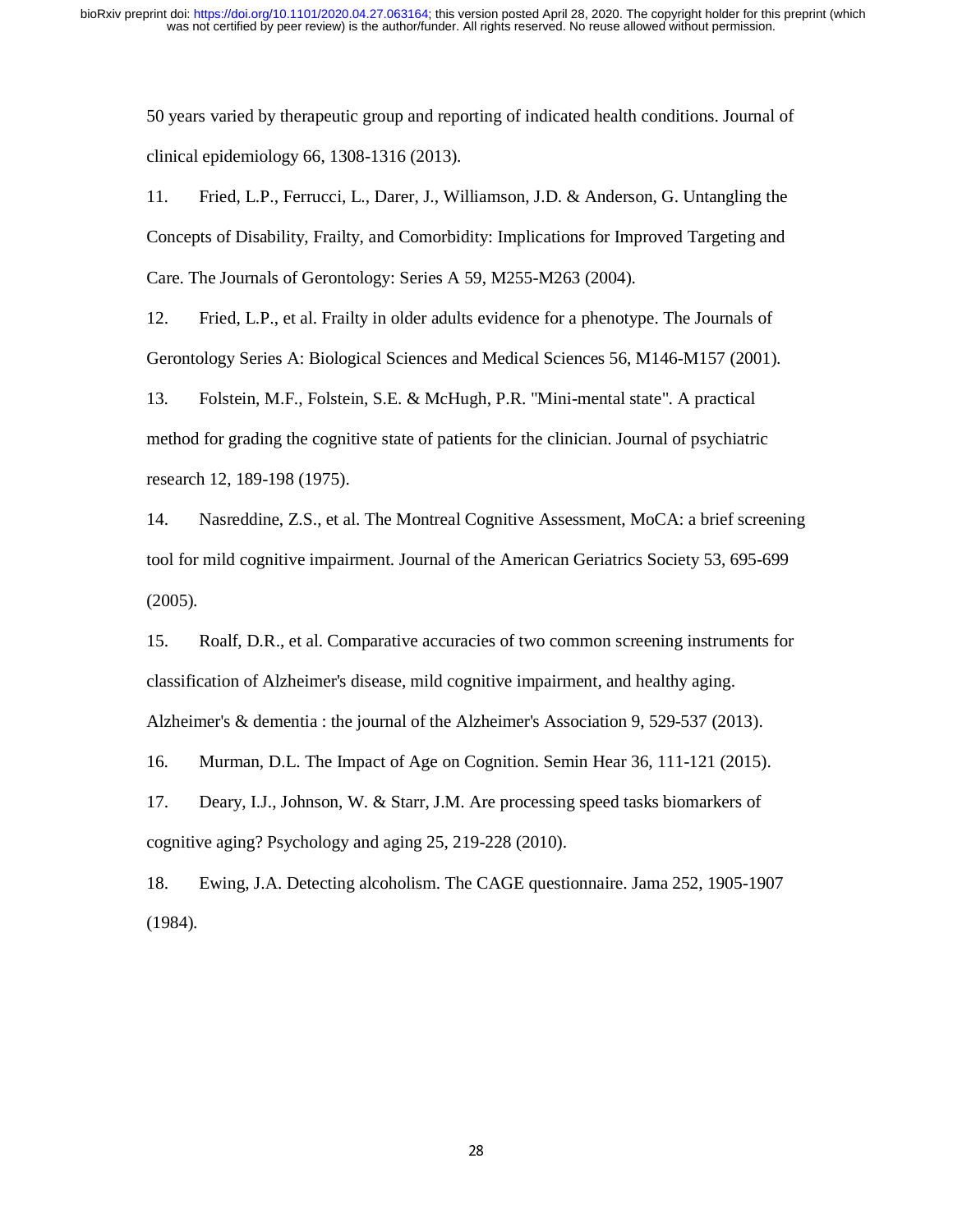# **Acknowledgements**

This work was supported by the Health Research Board (HRB) of Ireland under an Emerging Investigator Award (EIA-2017-012) to CMC. This work was also supported by the LIFEPATH grant to P.V. at Imperial College London (European Commission H2020 grant, Grant number: 633666). Funding for the TILDA project was supported by the Irish Government, the Atlantic Philanthropies, and Irish Life plc. SH and ATL were supported by NIH/NIA IU01AG060908. The funders had no involvement in the study design, collection, analysis and interpretation of data, or authorship of the submitted work.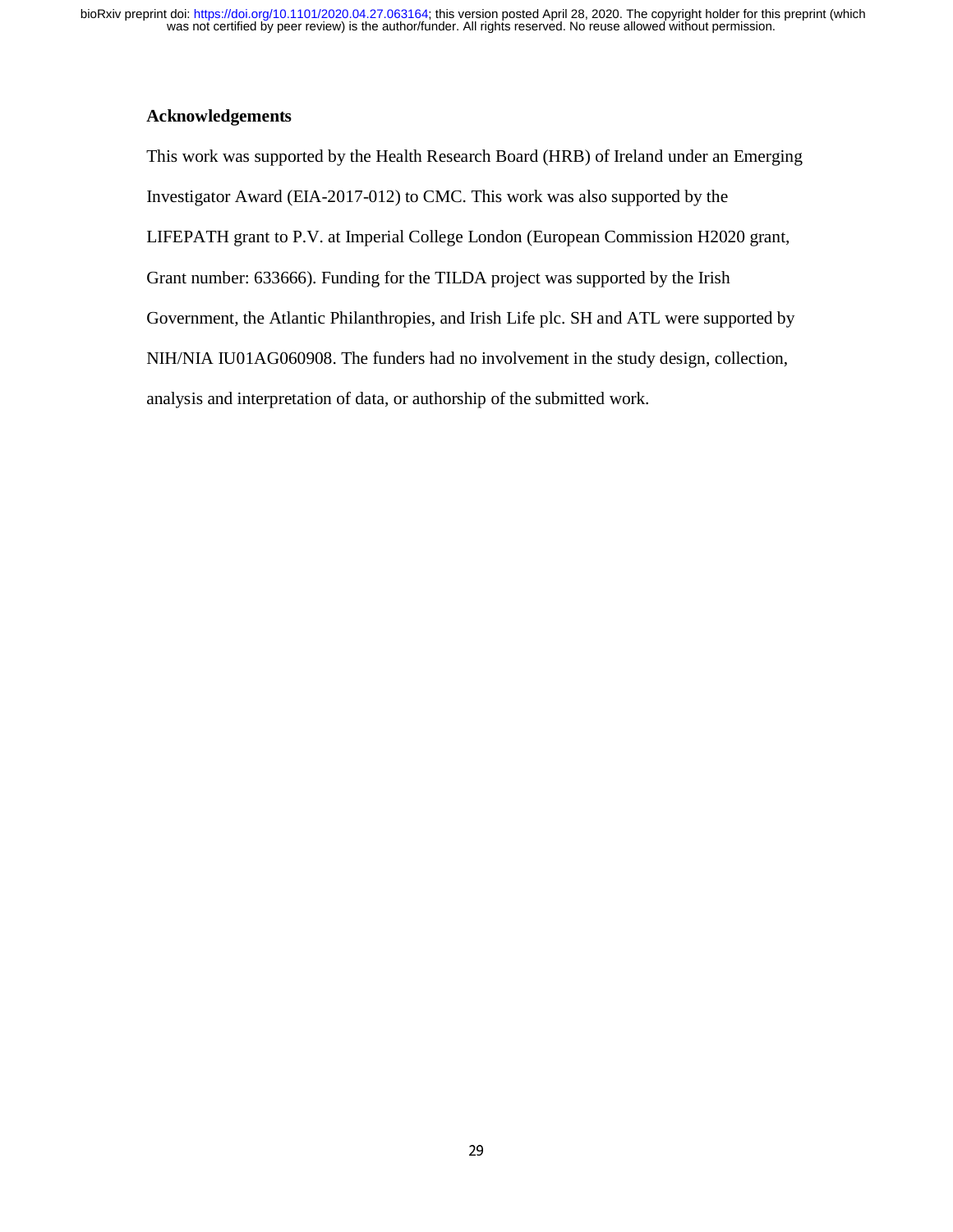|                         | Mean (SD) or n (%) |  |  |  |  |
|-------------------------|--------------------|--|--|--|--|
| HorvathAA               | 0.00(7.4)          |  |  |  |  |
| HannumAA                | 0.00(7.3)          |  |  |  |  |
| PhenoAgeAA              | 0.00(5.0)          |  |  |  |  |
| GrimAgeAA               | 0.00(4.3)          |  |  |  |  |
| Age                     | 62.2(8.3)          |  |  |  |  |
| Female Sex              | 246 (50.2%)        |  |  |  |  |
| Social class trajectory |                    |  |  |  |  |
| Stable high             | 123 (25.1%)        |  |  |  |  |
| Upwardly mobile         | 125 (25.5%)        |  |  |  |  |
| Downwardly mobile       | 121 (24.7%)        |  |  |  |  |
| Stable low              | 121 (24.7%)        |  |  |  |  |
| Smoking                 |                    |  |  |  |  |
| Never smoked            | 193 (39.4)         |  |  |  |  |
| Past smoker             | 211 (43.1)         |  |  |  |  |
| Current smoker          | 86 (17.6)          |  |  |  |  |
| Hazardous drinking      |                    |  |  |  |  |
| No                      | 371 (75.7%)        |  |  |  |  |
| Yes                     | 77 (15.7%)         |  |  |  |  |
| Missing                 | 42 (8.6%)          |  |  |  |  |
| Physical Activity       |                    |  |  |  |  |
| Low                     | 142 (29.0%)        |  |  |  |  |
| Moderate                | 175 (35.7%)        |  |  |  |  |
| High<br>-               | 167 (34.1%)        |  |  |  |  |
| Missing<br>$\sim$       | 6(1.2%)            |  |  |  |  |
| BMI                     | 28.8(5.1)          |  |  |  |  |
| Walking Speed (cm/sec)  | 136.1 (21.6)       |  |  |  |  |
| Grip strength (kgs)     | 26.5(9.4)          |  |  |  |  |
| Polypharmacy            | 94 (19.2%)         |  |  |  |  |
| Fried Frailty score     | 0.43(0.74)         |  |  |  |  |
| <b>MOCA</b> errors      | 4.9(3.4)           |  |  |  |  |
| <b>MMSE</b> errors      | 1.5(1.9)           |  |  |  |  |
| <b>SART</b> errors      | 3.7(4.0)           |  |  |  |  |
| Raw CRT (ms)            | 505.7 (139.2)      |  |  |  |  |

# **Table 1: Baseline characteristics of the TILDA epigenetic sub-sample**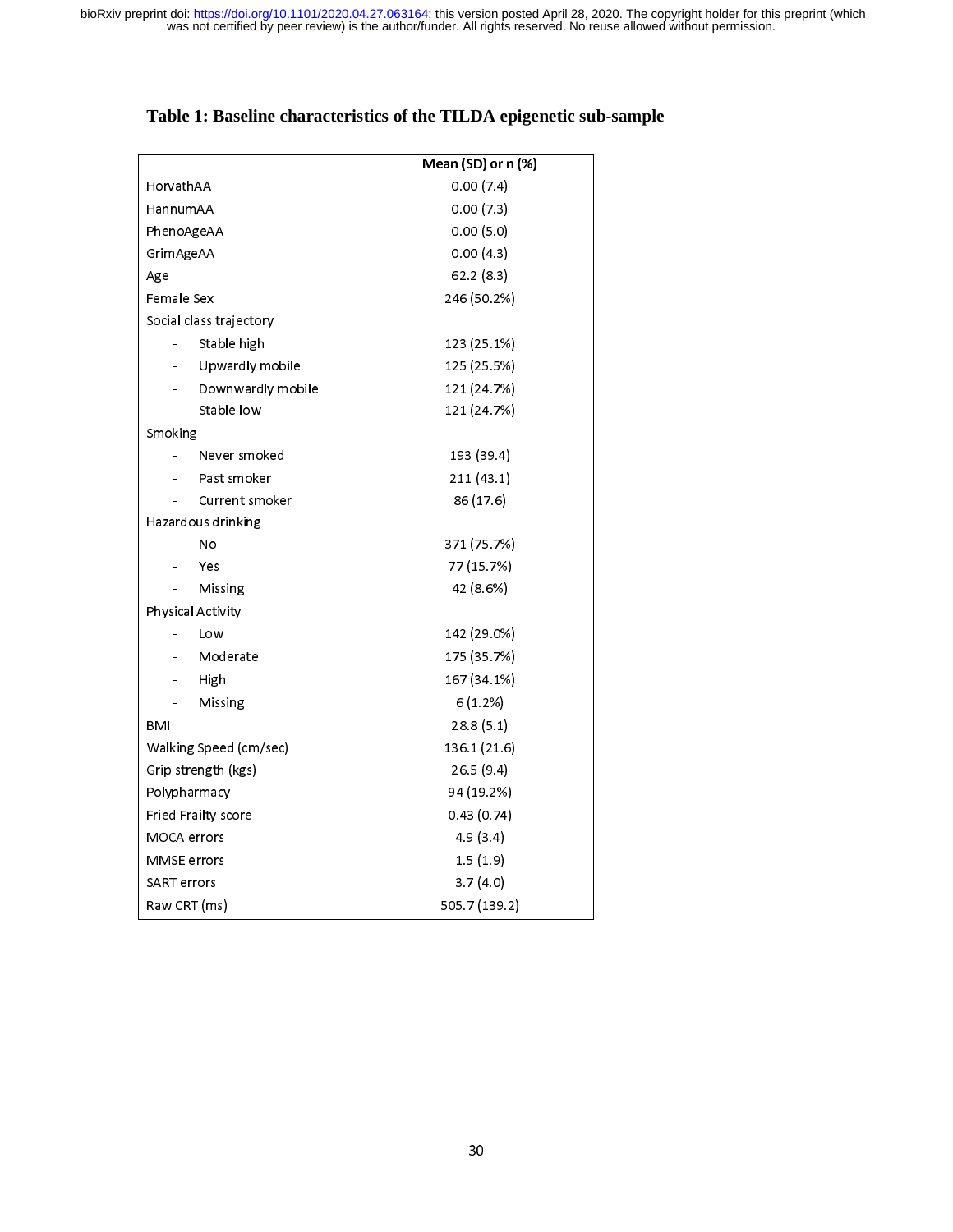|            | <b>Walking Speed</b>       | <b>Grip Strength</b>       | Polypharmacy           | Fried frailty score    | <b>MOCA Errors</b>    | <b>MMSE</b> errors    | <b>SART</b> errors     | Log CRT(%)                 |
|------------|----------------------------|----------------------------|------------------------|------------------------|-----------------------|-----------------------|------------------------|----------------------------|
|            | $\text{(cm/sec)}$          | $(kgs)^*$                  |                        |                        |                       |                       |                        |                            |
|            | $(n=444)$                  | $(n=482)$                  | $(n=482)$              | $(n=476)$              | $(n=485)$             | $(n=488)$             | $(n=462)$              | $(n=480)$                  |
|            | B (95% CI)                 | B (95% C)                  | OR (95% CI)            | IRR (95% CI)           | IRR (95% CI)          | IRR (95% CI)          | IRR (95% CI)           | (B (95% CI)*100)           |
| Model 1    |                            |                            |                        |                        |                       |                       |                        |                            |
| HorvathAA  | $-0.08(-0.33, 0.17)$       | $0.07(0.00, 0.14)$ *       | 0.99(0.96, 1.02)       | 100 (0.98, 1.02)       | 1.00 (0.99, 1.01)     | 0.99(0.98, 1.01)      | 1.00 (0.99, 1.01)      | $-0.09$ ( $-0.34$ , 0.16)  |
| HannumAA   | $-0.01 (-0.26, 0.25)$      | $0.04$ ( $0.03$ , $0.11$ ) | 0.97(0.94, 1.00)       | 0.99(0.97, 1.01)       | 1.00 (0.99, 1.01)     | 0.99(0.98, 1.01)      | 1.00 (0.99, 1.01)      | $-0.11(-0.37, 0.15)$       |
| PhenoAgeAA | $0.50 (-0.88 - 0.13)$ **   | $0.03$ ( $0.07$ , $0.13$ ) | 1 05 (1 00, 1 10)      | 103 (100, 106)*        | $1.02(1.00, 1.03)$ ** | $103(101, 105)$ **    | 1.01(0.99, 1.03)       | $0.00$ ( $0.38$ , $0.38$ ) |
| GrimAgeAA  | $106(149.064)$ ***         | $-0.11(-0.22, 0.09)$       | $1.10(1.04, 1.16)$ *** | $1.07(1.03, 1.10)$ *** | $102(101, 104)$ ***   | $1.04(1.02, 1.07)$ ** | $1.04(1.02, 1.07)$ *** | $0.48(0.05, 0.91)^*$       |
|            |                            |                            |                        |                        |                       |                       |                        |                            |
| Model 2    |                            |                            |                        |                        |                       |                       |                        |                            |
| HorvathAA  | 0.08(0.32, 0.15)           | $0.08(0.01, 0.15)^*$       | 0.99(0.95, 1.02)       | 100 (0.98, 1.01)       | 1.00 (0.99, 1.01)     | 0.99(0.97, 1.00)      | 1.00 (0.99, 1.01)      | $-0.09$ ( $0.35$ , 0.17)   |
| HannumAA   | $0.00$ ( $0.24$ , $0.24$ ) | 0.05(0.03, 0.11)           | 0.96(0.93, 1.00)       | 0.99(0.97, 1.01)       | 1.00 (0.99, 1.00)     | 0.98(0.97, 1.00)      | 1.00 (0.99, 1.01)      | $-0.12$ ( $0.38$ , 0.14)   |
| PhenoAgeAA | 0.27(0.63, 0.09)           | $0.04$ ( $0.06$ , $0.14$ ) | 103 (0.98, 1.09)       | 102 (0.99, 1.05)       | 101(100, 102)         | 102 (100, 104)        | 100 (098, 102)         | $-0.11(-0.51, 0.27)$       |
| GrimAgeAA  | $0.87$ (140, 0.34)***      | $-0.04$ (0.19, 0.12)       | $1.08(1.01, 1.17)^*$   | $1.05(1.00, 1.09)^*$   | 1.01 (0.99, 1.03)     | 103 (0.99, 1.06)      | 1.03 (1.00, 1.05)      | $0.35$ ( $0.25$ , $0.95$ ) |

**Table 2: Association of cell intrinsic epigenetic age acceleration measures with physical and cognitive functioning in the minimally (model 1) and full multivariable adjusted models (model 2)** 

Model 1: adjusted for age and sex

Model 2: Model 1 + life course social class trajectory, smoking, physical activity, BMI

\*\*\*significant at the p<.001 level; \*\* significant at the p<.01 level \* significant at the p<.05 level **¥** models adjusted additionally for height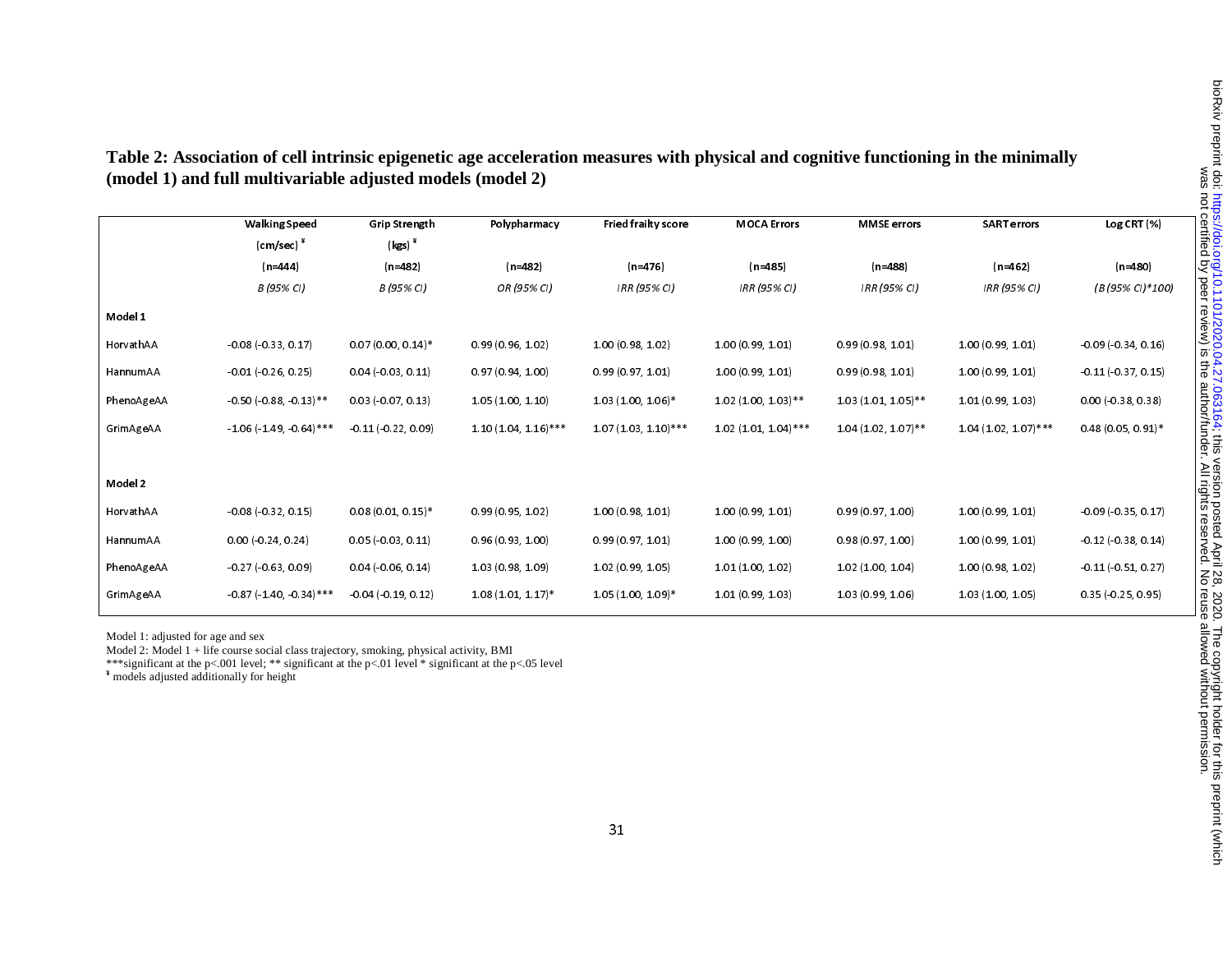**Table 3: Hazard Ratio for all-cause mortality at up to 10-year follow for each of the four epigenetic AA measures in the minimally and full multivariable adjusted models (n=489).** 

|            | Model 1                | Model 2               |  |  |
|------------|------------------------|-----------------------|--|--|
|            | HR (95% CI)            | HR (95% CI)           |  |  |
| HorvathAA  | 1.00 (0.95, 1.04)      | 1.00(0.96, 1.05)      |  |  |
| HannumAA   | 0.98(0.94, 1.03)       | 0.99(0.95, 1.03)      |  |  |
| PhenoAgeAA | 1.05(0.98, 1.12)       | 1.02 (0.96, 1.09)     |  |  |
| GrimAgeAA  | $1.18(1.09, 1.28)$ *** | $1.16(1.05, 1.29)$ ** |  |  |

j  $*$ significant at the p $*$ .001 level;  $*$ significant at the 0.01 level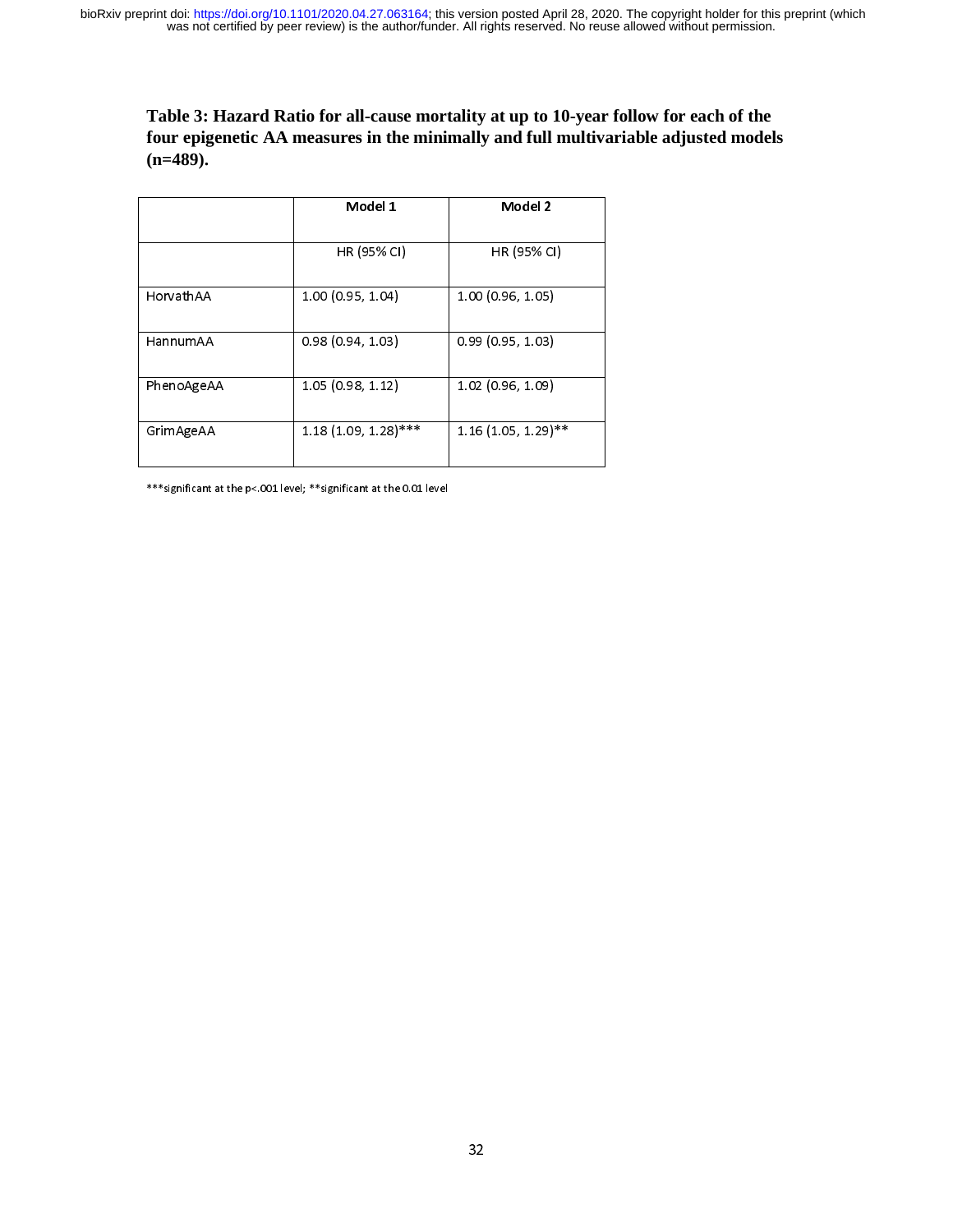

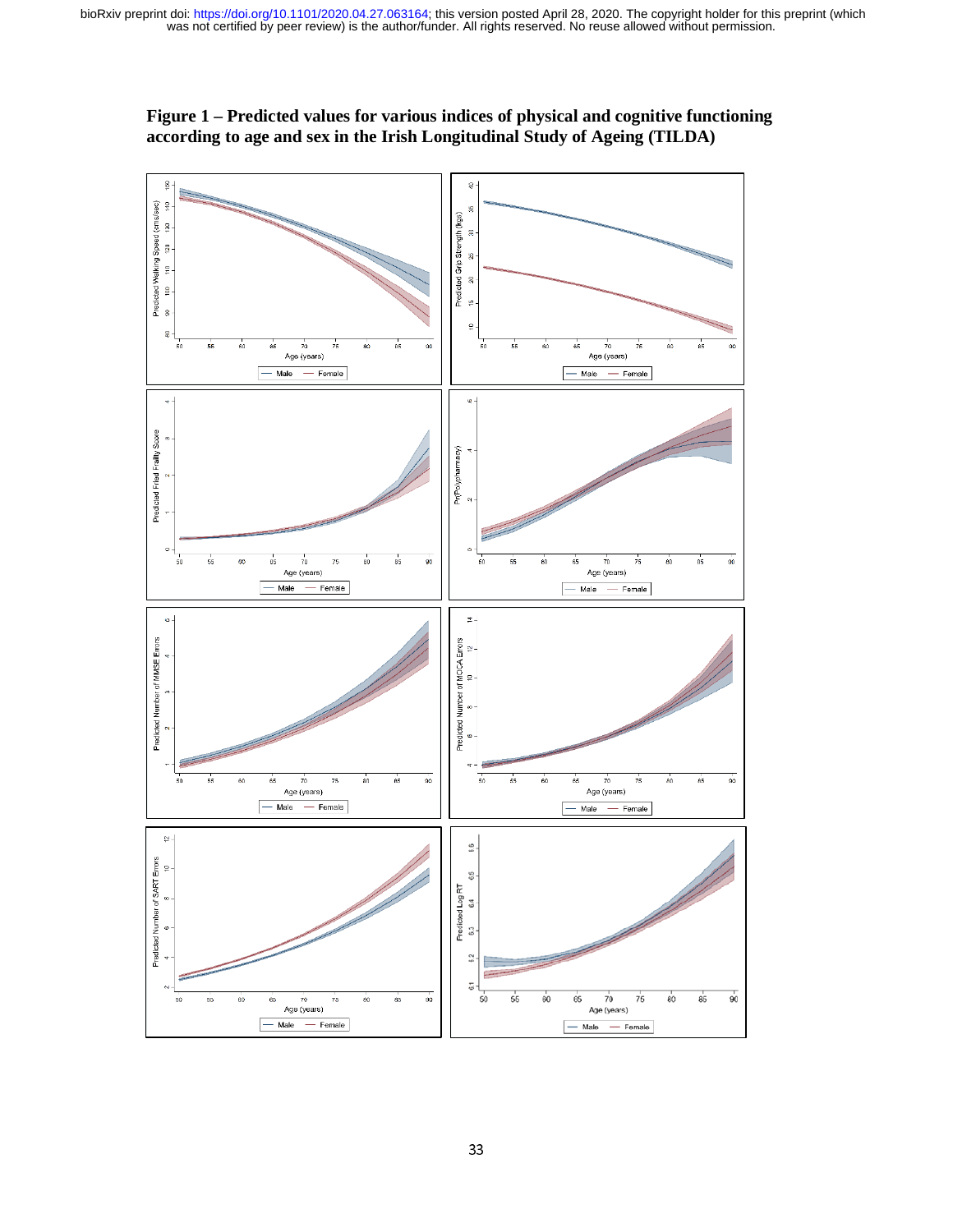# **Figure 2 – Association of cell intrinsic epigenetic age acceleration measures with physical and cognitive functioning in the minimally (model 1) and full multivariable adjusted models (model 2)**



Model 1: adjusted for age and sex (+height for walking speed and grip strength) Model 2: Model 1 + life course social class trajectory, smoking, physical activity, BMI